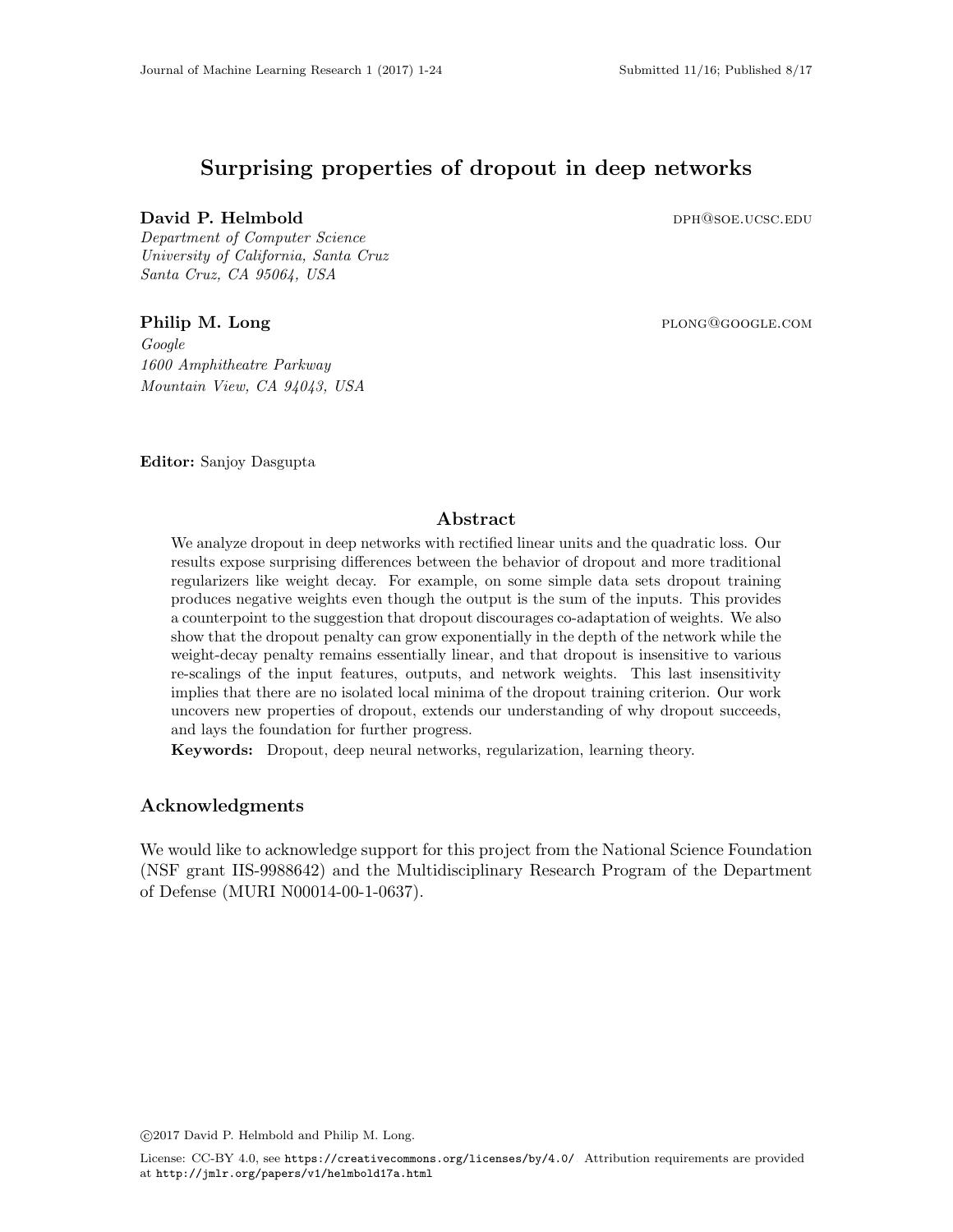# 1. Introduction

The 2012 ImageNet Large Scale Visual Recognition challenge was won by the University of Toronto team by a surprisingly large margin. In an invited talk at NIPS, [Hinton](#page-26-0) [\(2012\)](#page-26-0) credited the dropout training technique for much of their success. Dropout training is a variant of stochastic gradient descent (SGD) where, as each example is processed, the network is temporarily perturbed by randomly "dropping out" nodes of the network. The gradient calculation and weight updates are performed on the reduced network, and the dropped out nodes are then restored before the next SGD iteration. Since the ImageNet competition, dropout has been successfully applied to a variety of domains [\(Dahl, 2012;](#page-25-0) [Deng et al., 2013;](#page-25-1) [Dahl et al., 2013;](#page-25-2) [Kalchbrenner et al., 2014;](#page-26-1) [Chen and Manning, 2014\)](#page-25-3), and is widely used [\(Schmidhuber, 2015;](#page-26-2) [He et al., 2015;](#page-26-3) [Szegedy et al., 2015;](#page-26-4) [Yang et al.,](#page-27-0) [2016;](#page-27-0) [Havaei et al., 2017\)](#page-26-5); for example, it is incorporated into popular packages such as [TensorFlow,](#page-26-6) [Torch,](#page-26-7) and [Caffe.](#page-25-4) It is intriguing that crippling the network during training often leads to such dramatically improved results, and dropout has also sparked substantial research on related methods (for example, [\(Goodfellow et al., 2013;](#page-26-8) [Wan et al., 2013;](#page-27-1) [Gal](#page-26-9) [and Ghahramani, 2016\)](#page-26-9)).

In this work, we examine the effect of dropout on the inductive bias of the learning algorithm. A match between dropout's inductive bias and some important applications could explain the success of dropout, and its popularity also motivates the study of its properties.

Weight decay training optimizes the empirical error plus an  $L_2$  regularization term, λ  $\frac{\lambda}{2}||\mathbf{w}||_2^2$ , so we call  $\frac{\lambda}{2}||\mathbf{w}||_2^2$  the  $\underline{L_2}$  penalty of **w** since it is the difference between training criterion evaluated at  $w$  and the empirical loss of  $w$ . By analogy, we define the *dropout penalty* of  $w$  to be the difference between the dropout training criterion and the empirical loss of  $w$ (see Section [2\)](#page-3-0). Dropout penalties measure how much dropout discriminates against weight vectors, so they are key to understanding dropout's inductive bias.

Even in one-layer networks, conclusions drawn from (typically quadratic) approximations of the dropout penalty can be misleading [\(Helmbold and Long, 2015\)](#page-26-10). Therefore we focus on exact formal analysis of dropout in multi-layer networks. Theoretical analysis of deep networks is notoriously difficult, so we might expect that a thorough understanding of dropout in deep networks must be achieved in stages. In this paper we further the process by exposing some of the surprising ways that the inductive bias of dropout differs from  $L_2$ and other standard regularizers. These include the following:

- We show that dropout training can lead to negative weights *even when the output is a* positive multiple of the the inputs. Arguably, such use of negative weights constitutes co-adaptation – this adds a counterpoint to previous analyses showing that dropout discourages co-adaptation [\(Srivastava et al., 2014;](#page-26-11) [Helmbold and Long, 2015\)](#page-26-10).
- Unlike weight decay and other  $p$ -norm regularizers, dropout training is insensitive to the rescaling of input features, and largely insensitive to rescaling of the outputs; this may play a role in dropout's practical success. Dropout is also unaffected if the weights in one layer are scaled up by a constant  $c$ , and the weights of another layer are scaled down by c; this implies that dropout training does not have isolated local minima.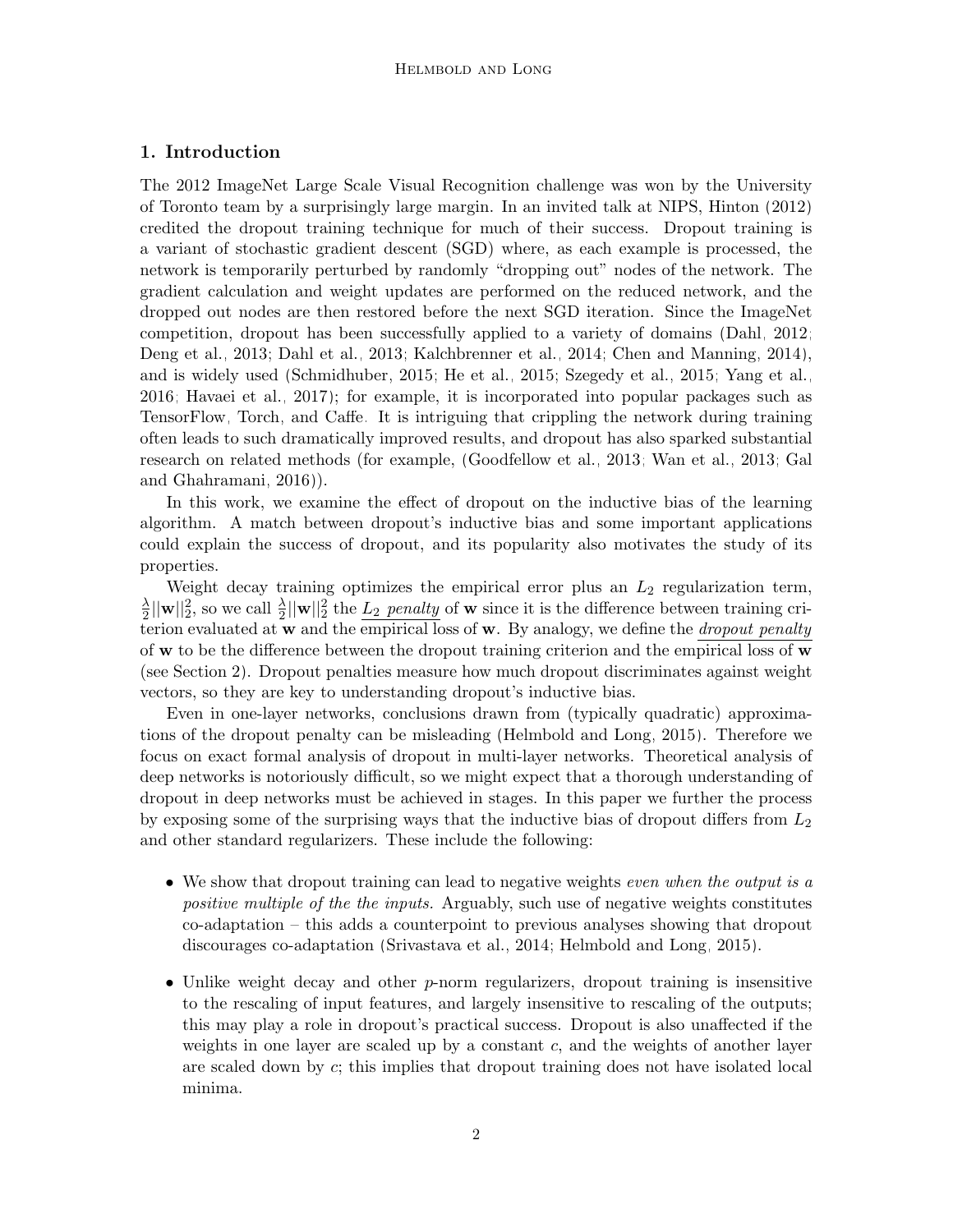- The dropout penalty grows exponentially in the depth of the network in cases where the  $L_2$  regularizer grows linearly. This may enable dropout to penalize the complexity of the network in a way that more meaningfully reflects the richness of the network's behaviors. (The exponential growth with  $d$  of the dropout penalty is reminiscent of some regularizers for deep networks studied by [Neyshabur et al.](#page-26-12) [\(2015\)](#page-26-12).)
- Dropout in deep networks has a variety of other behaviors different from standard regularizers. In particular: the dropout penalty for a set of weights can be negative; the dropout penalty of a set of weights depends on both the training instances and the labels; and although the dropout probability intuitively measures the strength of dropout regularization, the dropout penalties are often non-monotonic in the dropout probability. In contrast, [Wager et al.](#page-27-2) [\(2013\)](#page-27-2) show that when dropout is applied to generalized linear models, the dropout penalty is always non-negative and does not depend on the labels.

Our analysis is for multilayer neural networks with the square loss at the output node. The hidden layers use the popular rectified linear units [\(Nair and Hinton, 2010\)](#page-26-13) outputting  $\sigma(a) = \max(0, a)$  where a is the node's activation (the weighted sum of its inputs). We study the minimizers of a criterion that may be viewed as the objective function when using dropout. This abstracts away sampling and optimization issues to focus on the inductive bias, as in some previous work [\(Breiman, 2004;](#page-25-5) [Zhang, 2004;](#page-27-3) [Bartlett et al., 2006;](#page-25-6) [Long and](#page-26-14) [Servedio, 2010;](#page-26-14) [Helmbold and Long, 2015\)](#page-26-10). See Section [2](#page-3-0) for a complete explanation.

#### Related work

A number of possible explanations have been suggested for dropout's success. [Hinton et al.](#page-26-15) [\(2012\)](#page-26-15) suggest that dropout controls network complexity by restricting the ability to coadapt weights and illustrate how it appears to learn simpler functions at the second layer. Others [\(Baldi and Sadowski, 2013;](#page-25-7) [Bachman et al., 2014\)](#page-25-8) view dropout as an ensemble method combining the different network topologies resulting from the random deletion of nodes. [Wager et al.](#page-27-4) [\(2014\)](#page-27-4) observe that in 1-layer networks dropout essentially forces learning on a more challenging distribution akin to 'altitude training' of athletes.

Most formal analysis of the inductive bias of dropout has concentrated on the singlelayer setting, where a single neuron combines the (potentially dropped-out) inputs. [Wager](#page-27-2) [et al.](#page-27-2) [\(2013\)](#page-27-2) considered the case that the distribution of label y given feature vector  $\bf{x}$  is a member of the exponential family, and the log-loss is used to evaluate models. They pointed out that, in this situation, the criterion optimized by dropout can be decomposed into the original loss and a term that does not depend on the labels. They then gave approximations to this dropout regularizer and discussed its relationship with other regularizers. As we have seen, many aspects of the behavior of dropout and its relationship to other regularizers are qualitatively different when there are hidden units.

[Wager et al.](#page-27-4) [\(2014\)](#page-27-4) considered dropout for learning topics modeled by a Poisson generative process. They exploited the conditional independence assumptions of the generative process to show that the excess risk of dropout training due to training set variation has a term that decays more rapidly than the straightforward empirical risk minimization, but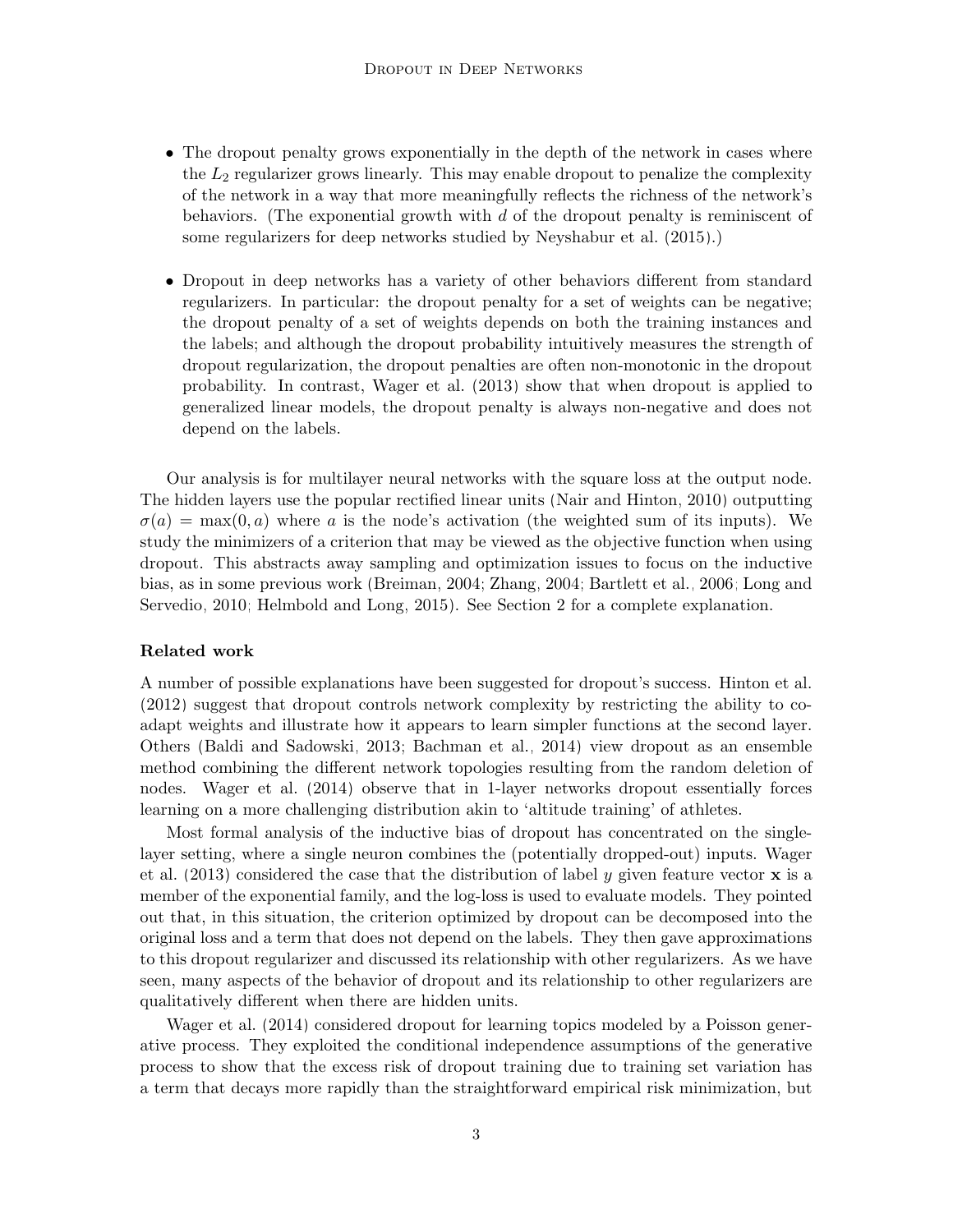also has a second additive term related to document length. They also discussed situations where the model learned by dropout has small bias.

[Baldi and Sadowski](#page-25-9) [\(2014\)](#page-25-9) analyzed dropout in linear networks, and showed how dropout can be approximated by normalized geometric means of subnetworks in the nonlinear case. [Gal and Ghahramani](#page-25-10) [\(2015\)](#page-25-10) described an interpretation of dropout as an approximation to a deep Gaussian process.

The impact of dropout (and its relative dropconnect) on generalization (roughly, how much dropout restricts the search space of the learner) was studied in [\(Wan et al., 2013\)](#page-27-1).

In the on-line learning with experts setting, [Van Erven et al.](#page-27-5) [\(2014\)](#page-27-5) showed that applying dropout in on-line trials leads to algorithms that automatically adapt to the input sequence without requiring doubling or other parameter-tuning techniques.

The rest of the paper is organized as follows. Section [2](#page-3-0) introduces our notation and formally defines the dropout model. We prove that dropout enjoys several scaling invariances that weight-decay doesn't in Section [3,](#page-5-0) and that dropout requires negative weights even in very simple situations in Section [4.](#page-8-0) Section [5](#page-15-0) uncovers various properties of the dropout penalty function. Section [6](#page-17-0) describes some simulation experiments. We provide some concluding remarks in Section [7.](#page-20-0)

### <span id="page-3-0"></span>2. Preliminaries

Throughout, we will analyze fully connected layered networks with K inputs, one output, d layers (counting the output, but not the inputs), and  $n$  nodes in each hidden layer. We assume that  $n$  is a positive multiple of  $K$  and that  $K$  is a perfect square and a power of two to avoid unilluminating floor/ceiling clutter in the analysis. We will call this the *standard architecture*. We use  $W$  to denote a particular setting of the weights and biases in the network and  $\mathcal{W}(\mathbf{x})$  to denote the network's output on input x using  $\mathcal{W}$ . The hidden nodes are ReLUs, and the output node is linear.  $W$  can be decomposed as  $(W_1, \mathbf{b}_1, ..., W_{d-1}, \mathbf{b}_{d-1}, \mathbf{w}, b)$ , where each  $W_j$  is the matrix of weights on connections from the j –1st into the jth hidden layer, each  $\mathbf{b}_i$  is the vector of bias inputs into the jth hidden layer,  $\bf{w}$  are the weights into the output node, and b is the bias into the output node.

We will refer to a joint probability distribution over  $(x, y)$  pairs as an example distribution. We focus on square loss, so the loss of W on example  $(x, y)$  is  $(\mathcal{W}(x) - y)^2$ . The risk is the expected loss with respect to an example distribution  $P$ , we denote the risk of  $W$  as  $R_P(\mathcal{W}) \stackrel{\text{def}}{=} \mathbf{E}_{(\mathbf{x},y)\sim P}((\mathcal{W}(\mathbf{x}) - y)^2)$ . The subscript will often be omitted when P is clear from the context.

The goal of  $L_2$  training is to find weights and biases minimizing the  $L_2$  criterion with regularization strength  $\lambda$ :  $\underline{J_2}(\mathcal{W}) \stackrel{\text{def}}{=} R(\mathcal{W}) + \frac{\lambda}{2} ||\mathcal{W}||^2$ . Here and throughout, we use  $||\mathcal{W}||^2$  to denote the sum of the squares of the weights of  $W$ . (As usual, the biases are not penalized.) We use  $\mathcal{W}_{L_2}$  to denote a minimizer of this criterion. The  $L_2$  penalty,  $\frac{\lambda}{2}||\mathcal{W}||^2$ , is nonnegative. This is useful, for example, to bound the risk of a minimizer  $\mathcal{W}_{L_2}$  of  $J_2$ , since  $R(\mathcal{W}) \leq J_2(\mathcal{W})$ .

Dropout training independently removes nodes in the network. In our analysis each non-output node is dropped out with the same probability q, so  $p = 1 - q$  is the probability that a node is kept. (The output node is always kept; dropping it out has the effect of cancelling the training iteration.) When a node is dropped out, the node's output is set to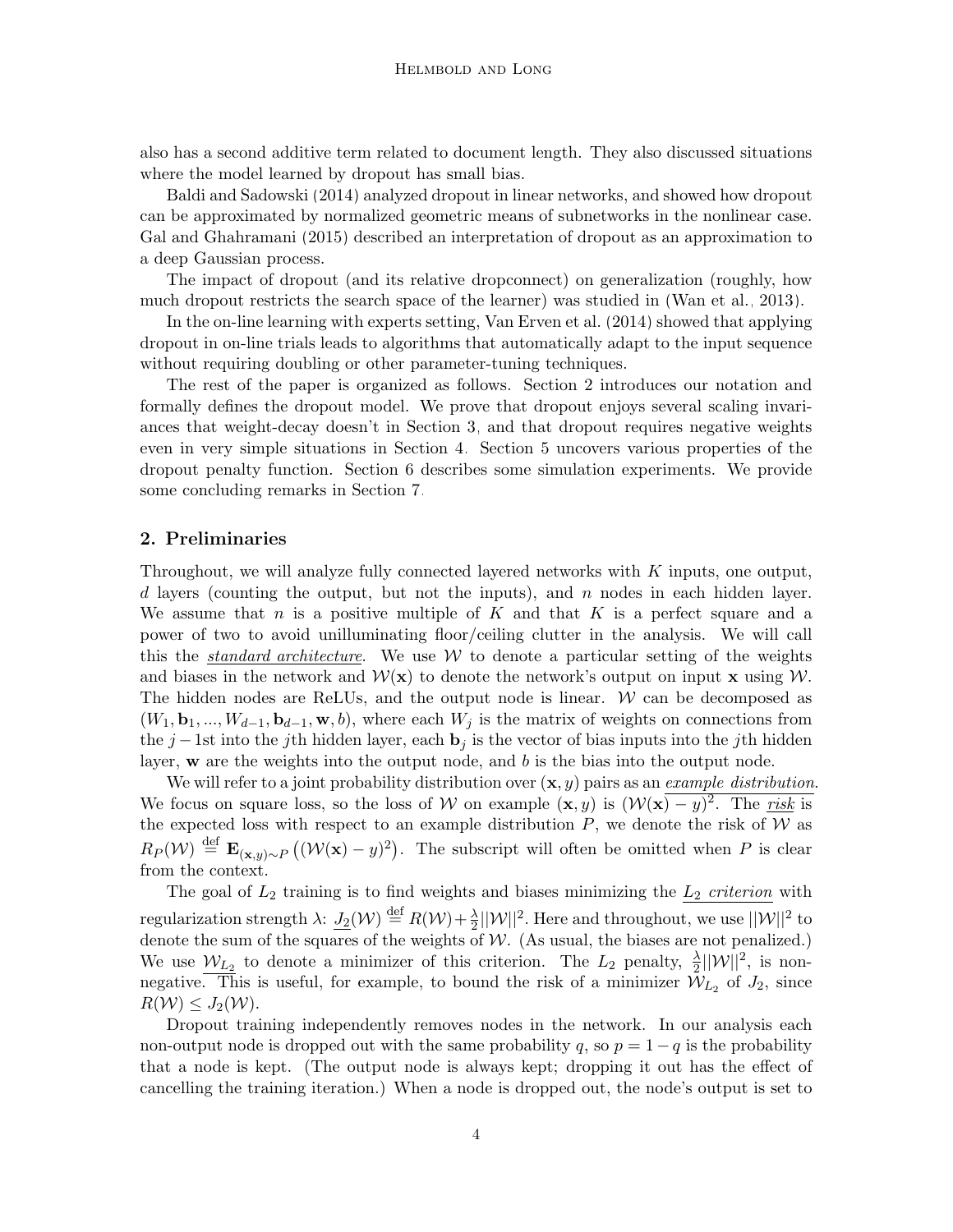

<span id="page-4-2"></span>Figure 1: A network where the dropout penalty is negative.

0. To compensate for this reduction, the values of the kept nodes are multiplied by  $1/p$ . With this compensation, the dropout can be viewed as injecting zero-mean additive noise at each non-output node [\(Wager et al., 2013\)](#page-27-2).  $<sup>1</sup>$  $<sup>1</sup>$  $<sup>1</sup>$ </sup>

A dropout pattern is a boolean vector indicating the choices, for each node in the network, of whether the node is kept (1) or dropped out (0). For a network  $W$ , an input **x**, and dropout pattern  $\mathcal{R}$ , let  $\mathcal{D}(\mathcal{W}, \mathbf{x}, \mathcal{R})$  be the output of W when nodes are dropped out or not following R (including the  $1/p$  rescaling of kept nodes' outputs). The goal of dropout training on an example distribution  $P$  is to find weights and biases minimizing the dropout criterion for a given dropout probability:

$$
J_D(\mathcal{W}) \stackrel{\text{def}}{=} \mathbf{E}_{\mathcal{R}} \mathbf{E}_{(\mathbf{x},y)\sim P} \left( (\mathcal{D}(\mathcal{W}, \mathbf{x}, \mathcal{R}) - y)^2 \right).
$$

This criterion is equivalent to the expected risk of the dropout-modified network, and we use  $W_D$  to denote a minimizer of it. Since the selection of dropout pattern and example from P are independent, the order of the two expectations can be swapped, yielding

<span id="page-4-1"></span>
$$
J_D(\mathcal{W}) = \mathbf{E}_{(\mathbf{x}, y) \sim P} \mathbf{E}_{\mathcal{R}} \left( (\mathcal{D}(\mathcal{W}, \mathbf{x}, \mathcal{R}) - y)^2 \right).
$$
 (1)

Equation [\(1\)](#page-4-1) is a key property of the dropout criterion. It indicates when something is true about the dropout criterion for a family of distributions concentrated on single examples, then (usually) the same thing will be true for any mixture of these single-example distributions.

Consider now the example network in Figure [1.](#page-4-2) The weight parameters  $W_1$  and  $\bf{w}$  are all-1's, and all of the biases are 0.  $\mathcal{W}(1,-1) = 0$  as each hidden node computes 0. Each dropout pattern indicates the subset of the four lower nodes to be kept, and when  $q = p = 1/2$  each subset is equally likely to be kept. If  $\mathcal R$  is the dropout pattern where input  $x_2$  is dropped and the other nodes are kept, then the network computes  $\mathcal{D}(\mathcal{W},(1,-1),\mathcal{R})=8$  (recall that when  $p = 1/2$  the values of non-dropped out nodes are doubled). Only three dropout patterns produce a non-zero output, so if P is concentrated on the example  $\mathbf{x} = (1, -1), y = 8$  the dropout criterion is:

$$
J_D(W) = \frac{1}{16}(8-8)^2 + \frac{2}{16}(4-8)^2 + \frac{13}{16}(0-8)^2 = 54.
$$

<span id="page-4-0"></span><sup>1.</sup> Some authors use a similar adjustment where the weights are scaled down at prediction time instead of inflating the kept nodes' outputs at training time.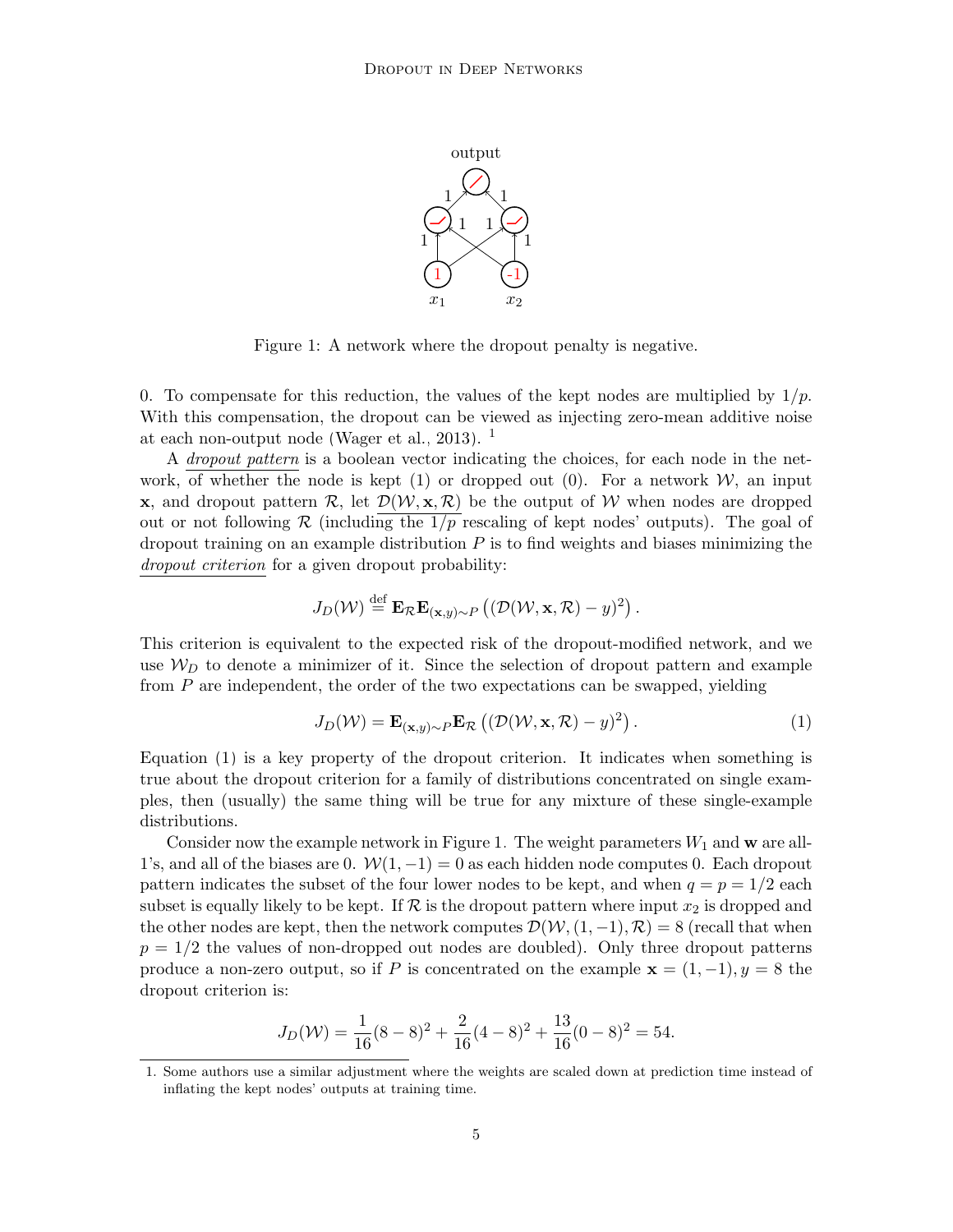As mentioned in the introduction, the dropout penalty of a weight vector for a given example distribution and dropout probability is the amount that the dropout criterion exceeds the risk,  $J_D(\mathcal{W}) - R(\mathcal{W})$ . [Wager et al.](#page-27-2) [\(2013\)](#page-27-2) show that for 1-layer generalized linear models, the dropout penalty is non-negative.

Since  $\mathcal{W}(1,-1) = 0$ , we have  $R(\mathcal{W}) = 64$ , and the dropout penalty is negative in our example. This is because the variance in the output due to dropout causes the network to better fit the data (on average) than the network's non-dropout evaluation. In Section [5.2,](#page-16-0) we give a necessary condition for this variance to be beneficial. As with the dropout criterion, the dropout penalty decomposes into an expectation of penalties over single examples:

$$
J_D(\mathcal{W}) - R(\mathcal{W}) = \mathbf{E}_{(\mathbf{x},y)\sim P} \left( \mathbf{E}_{\mathcal{R}} \left( (\mathcal{D}(\mathcal{W}, \mathbf{x}, \mathcal{R}) - y)^2 \right) - (\mathcal{W}(\mathbf{x}) - y)^2 \right).
$$

**Definition 1** Define  $P_{(\mathbf{x},y)}$  as the distribution with half of its weight on example  $(\mathbf{x}, y)$  and half of its weight on example  $(0, 0)$ .

Unless indicated otherwise, we assume  $p = q = 1/2$  for simplicity, although this is not crucial for our results.

### <span id="page-5-0"></span>3. Scaling inputs, weights and outputs

This section compares the sensitivity of dropout and weight decay on the scale of the training data.

#### 3.1 Dropout is scale-free

Here we prove that dropout regularizes deep networks in a manner that is independent of the scale of the input features. In other words, training under dropout regularization does not penalize the use of large weights when needed to compensate for small input values.

**Definition 2** For any example distribution  $P$ , define the dropout aversion of  $P$  to be the maximum, over minimizers  $W_D$  of the dropout criterion  $J_D(W_D)$ , of  $R_P(W_D)$ –inf<sub>W</sub>  $R_P(W)$ .

The dropout aversion of  $P$  measures the extent to which  $P$  is incompatible with the inductive bias of dropout, measured by the risk gap between the true risk minimizer and the optimizers of the dropout criterion.

**Definition 3** For example distribution P and square matrix A, denote by  $A \circ P$  the distribution obtained by sampling  $(\mathbf{x}, y)$  from P, and outputting  $(A\mathbf{x}, y)$ .

When A is diagonal and has full rank, then  $A \circ P$  is a rescaling of the inputs, like changing one input from minutes to seconds and another from feet to meters.

<span id="page-5-1"></span>**Theorem 4** For any example distribution P, and any diagonal full-rank  $K \times K$  matrix A, the dropout aversion of P equals the dropout aversion of  $A \circ P$ .

Proof: Choose a network

$$
\mathcal{W} = (W_1, \mathbf{b}_1, ..., W_{d-1}, \mathbf{b}_{d-1}, \mathbf{w}, b).
$$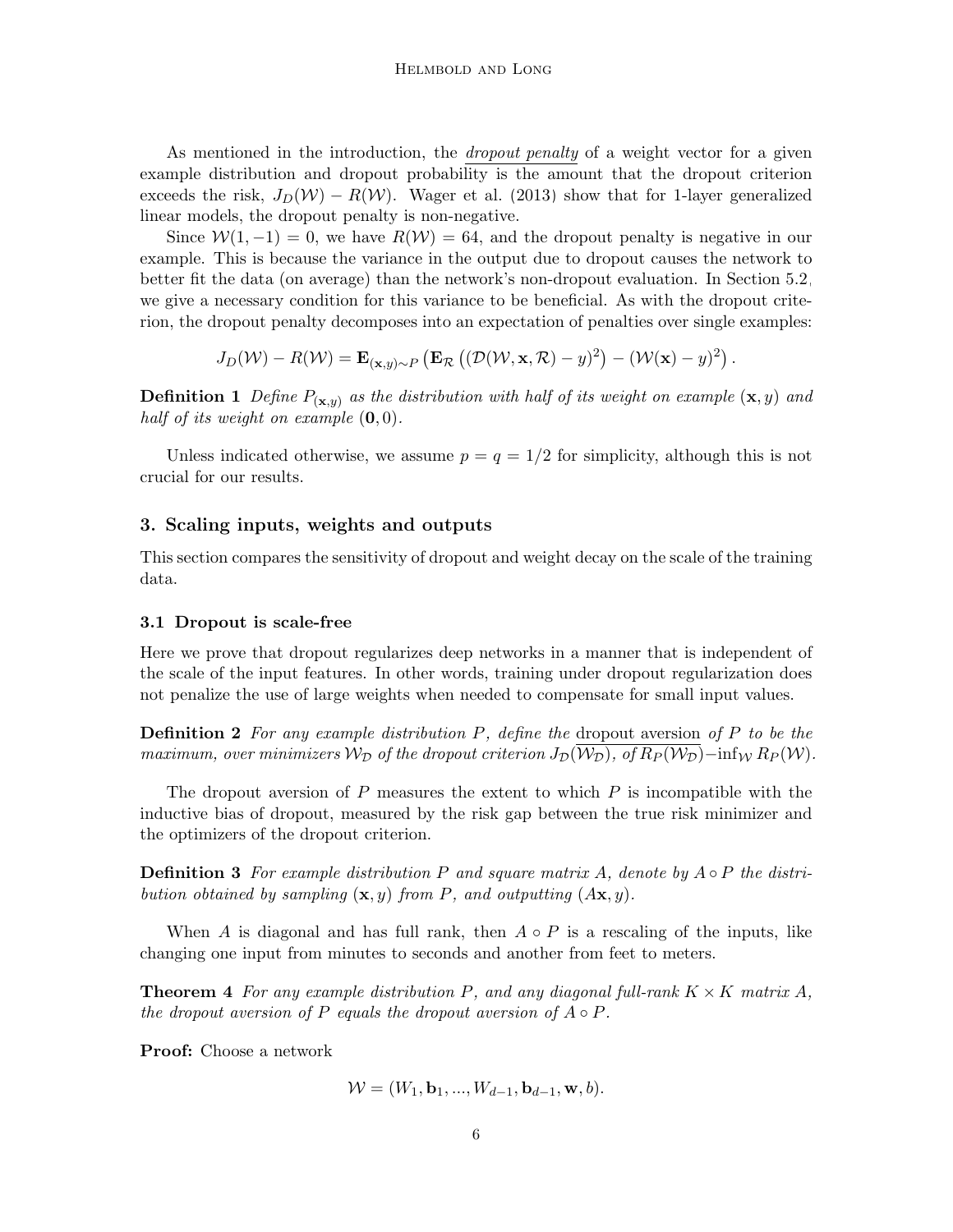Let

$$
\mathcal{W}' = (W_1 A^{-1}, \mathbf{b}_1 ..., W_{d-1}, \mathbf{b}_{d-1}, \mathbf{w}, b).
$$

For any **x**,  $W(x) = W'(Ax)$ , as  $A^{-1}$  undoes the effect of A before it gets to the rest of the network, which is unchanged. Furthermore, for any dropout pattern  $\mathcal{R}$ , we have  $\mathcal{D}(\mathcal{W}, \mathbf{x}, \mathcal{R}) = \mathcal{D}(\mathcal{W}', A\mathbf{x}, \mathcal{R})$ . Once again  $A^{-1}$  undoes the effects of A on kept nodes (since A is diagonal), and the rest of the network  $W'$  is modified by  $R$  an a manner paralleling W. Thus, there is bijection between networks W and networks  $\mathcal{W}'$  with  $J_{\mathcal{D}}(\mathcal{W}') = J_{\mathcal{D}}(\mathcal{W})$ and  $R(W') = R(W)$ , yielding the theorem.

Theorem [4](#page-5-1) indicates that some common normalizations of the input features (for example, to have unit variance) do not affect the quality of the dropout criterion minimizers, but normalization might change the speed of convergence and which minimizer is reached. Centering the features has slightly different properties. Although it is easy to use the biases to define a  $W'$  that "undoes" the centering in the non-dropout computation, different  $W'$ appear to be required for different dropout patterns, breaking the bijection exploited in Theorem [4.](#page-5-1)

As we will see in Section [3.4,](#page-7-0) weight decay does not enjoy such scale-free status.

#### 3.2 Dropout's invariance to parameter scaling

Next, we describe an equivalence relation among parameterizations for dropout networks of depth  $d \geq 2$ . Basically, scaling the parameters at a level creates a corresponding scaling of the output. (A similar observation was made in a somewhat different context by [Neyshabur](#page-26-12) [et al.](#page-26-12) [\(2015\)](#page-26-12).)

<span id="page-6-1"></span>**Theorem 5** For any input  $x$ , dropout pattern  $\mathcal{R}$ , any network

<span id="page-6-0"></span>
$$
\mathcal{W} = (W_1, \mathbf{b}_1, ..., W_{d-1}, \mathbf{b}_{d-1}, \mathbf{w}, b),
$$

and any positive  $c_1, ..., c_d, if$ 

$$
\mathcal{W}' = \left(c_1 W_1, c_1 \mathbf{b}_1, c_2 W_2, c_1 c_2 \mathbf{b}_2, ..., c_{d-1} W_{d-1}, \left(\prod_{j=1}^{d-1} c_j\right) \mathbf{b}_{d-1}, c_d \mathbf{w}, \left(\prod_{j=1}^d c_j\right) b\right), \quad (2)
$$

then  $\mathcal{D}(\mathcal{W}', \mathbf{x}, \mathcal{R}) = (\prod_{j=1}^d c_j) \mathcal{D}(\mathcal{W}, \mathbf{x}, \mathcal{R})$ . In particular, if  $\prod_{j=1}^d c_j = 1$ , then for any example distribution P, networks W and W' have the same dropout criterion, dropout penalty, and expected loss.

Note that the re-scaling of the biases at layer  $j$  depends not only on the rescaling of the connection weights at layer  $j$ , but also the re-scalings at lower layers.

**Proof:** Choose an input **x** and a dropout pattern  $\mathcal{R}$ . Define  $\mathcal{W}'$  as in [\(2\)](#page-6-0). For each hidden layer j, let  $(h_{j1},..., h_{jn})$  be the jth hidden layer when applying W to x with R, and let  $(\tilde{h}_{j1}, ..., \tilde{h}_{jn})$  be the jth hidden layer when applying W' instead. By induction, for all i,  $\tilde{h}_{ji} = \left(\prod_{\ell \leq j} c_{\ell}\right) h_{ji}$ ; the key step is that the pre-rectified value used to compute  $\tilde{h}_{ji}$  has the same sign as for  $h_{ji}$ , since rescaling by  $c_j$  preserves the sign. Thus the same units are zeroed out in W and  $\mathcal{W}$  and  $\mathcal{D}(\mathcal{W}, \mathbf{x}, \mathcal{R}) = (\prod_j c_j) \mathcal{D}(\mathcal{W}', \mathbf{x}, \mathcal{R})$ . When  $\prod_j c_j = 1$ , this implies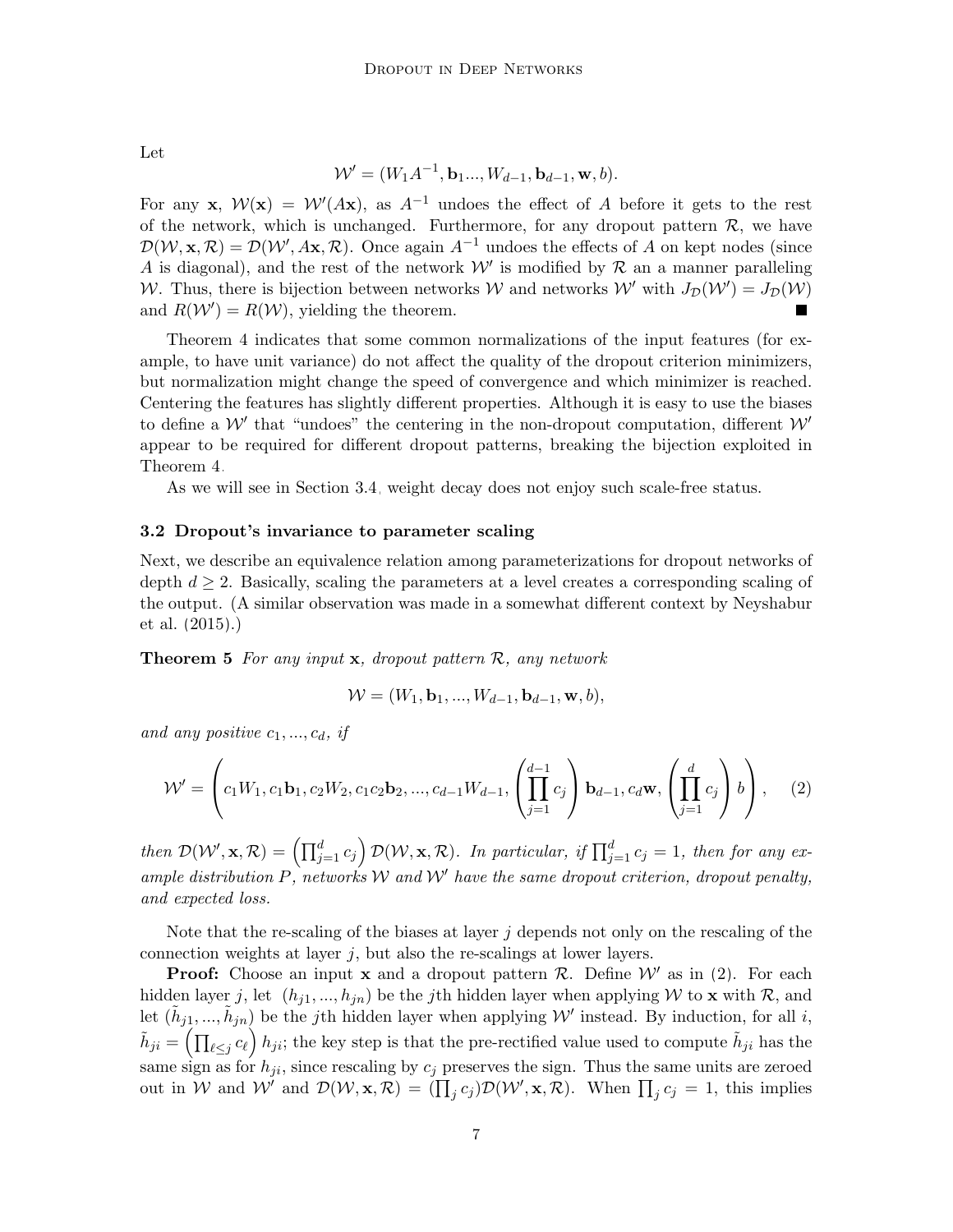$\mathcal{D}(\mathcal{W}, \mathbf{x}, \mathcal{R}) = \mathcal{D}(\mathcal{W}', \mathbf{x}, \mathcal{R})$ . Since this is true for all **x** and R, we have  $J_{\mathcal{D}}(\mathcal{W}) = J_{\mathcal{D}}(\mathcal{W}')$ . Since, similarly,  $W(\mathbf{x}) = W'(\mathbf{x})$  for all  $\mathbf{x}$ , so  $R(W) = R(W')$ , the dropout penalities for W and  $\mathcal{W}'$  are also the same.

Theorem [5](#page-6-1) implies that the dropout criterion never has isolated minimizers, since one can continuously up-scale the weights on one layer with a compensating down-scaling at another layer to get a contiguous family of networks computing the same function and having the same dropout criterion. It may be possible to exploit the parameterization equivalence of Theorem [5](#page-6-1) in training by using canonical forms for the equivalent networks or switching to an equivalent networks whose gradients have better properties. We leave this question for future work.

#### 3.3 Output scaling with dropout

Scaling the output values of an example distribution  $P$  does affect the aversion, but in a very simple and natural way.

**Theorem 6** For any example distribution P, if  $P'$  is obtained from P by scaling the outputs of P by a positive constant c, the dropout aversion of P' is  $c^2$  times the dropout aversion of P.

**Proof:** If a network W minimizes the dropout criterion for P, then the network  $\mathcal{W}'$  obtained by scaling up the weights and bias for the output unit by  $c$  minimizes the dropout criterion for P', and for any **x**, y, and dropout pattern  $\mathcal{R}$ ,  $(\mathcal{D}(\mathcal{W}, \mathbf{x}, \mathcal{R}) - y)^2 = (\mathcal{D}(\mathcal{W}', \mathbf{x}, \mathcal{R}) - cy)^2/c^2$ . П

#### <span id="page-7-0"></span>3.4 Scaling properties of weight decay

Weight decay is not scale-free. Define the *weight-decay aversion* analogously to the dropout aversion: the weight-decay aversion with  $\overline{P}$  is the maximum, over minimizers  $\mathcal{W}^*$  of  $J_2(\mathcal{W}^*),$ of  $R_P(\mathcal{W}^*) - \inf_{\mathcal{W}} R_P(\mathcal{W})$ .

We analyze the  $L_2$  criterion for depth-2 networks in Appendix [B,](#page-3-0) resulting in the following theorem. Our proof shows that, despite the non-convexity of the  $L_2$  criterion, it is still possible to identify a closed form for one of its optimizers.

<span id="page-7-1"></span>**Theorem 7** Choose an arbitrary number n of hidden nodes,  $\lambda > 0$  and  $\mathbf{x} \in \mathbb{R}^K$  other than  $(0, 0, \ldots, 0).$ 

The weight-decay aversion of  $P_{(\mathbf{x},1)}$  is  $\min(\frac{1}{4}, \frac{\lambda^2}{\mathbf{x} \cdot \mathbf{x}})$  $\frac{\lambda^2}{\mathbf{x}\cdot\mathbf{x}}$ .

Theorem [7](#page-7-1) shows that, unlike dropout, the weight decay aversion does depend on the scaling of the input features.

Furthermore, when  $2\lambda > \sqrt{\mathbf{x} \cdot \mathbf{x}}$ , the weight-decay criterion for  $P_{(\mathbf{x},1)}$  has only a single isolated optimum weight setting<sup>[2](#page-7-2)</sup> – all weights set to zero and bias  $1/2$  at the output node.

<span id="page-7-2"></span><sup>2.</sup> Since the output node puts weight 0 on each hidden node and the biases are unregularized, this optimum actually represents a class of networks differing only in the irrelevant biases at the hidden nodes. One can easily construct other cases when weight-decay has isolated minima in this sense, for example when  $n = 2$  and there is equal probability on **x** and  $-\mathbf{x}$ , both with label 1.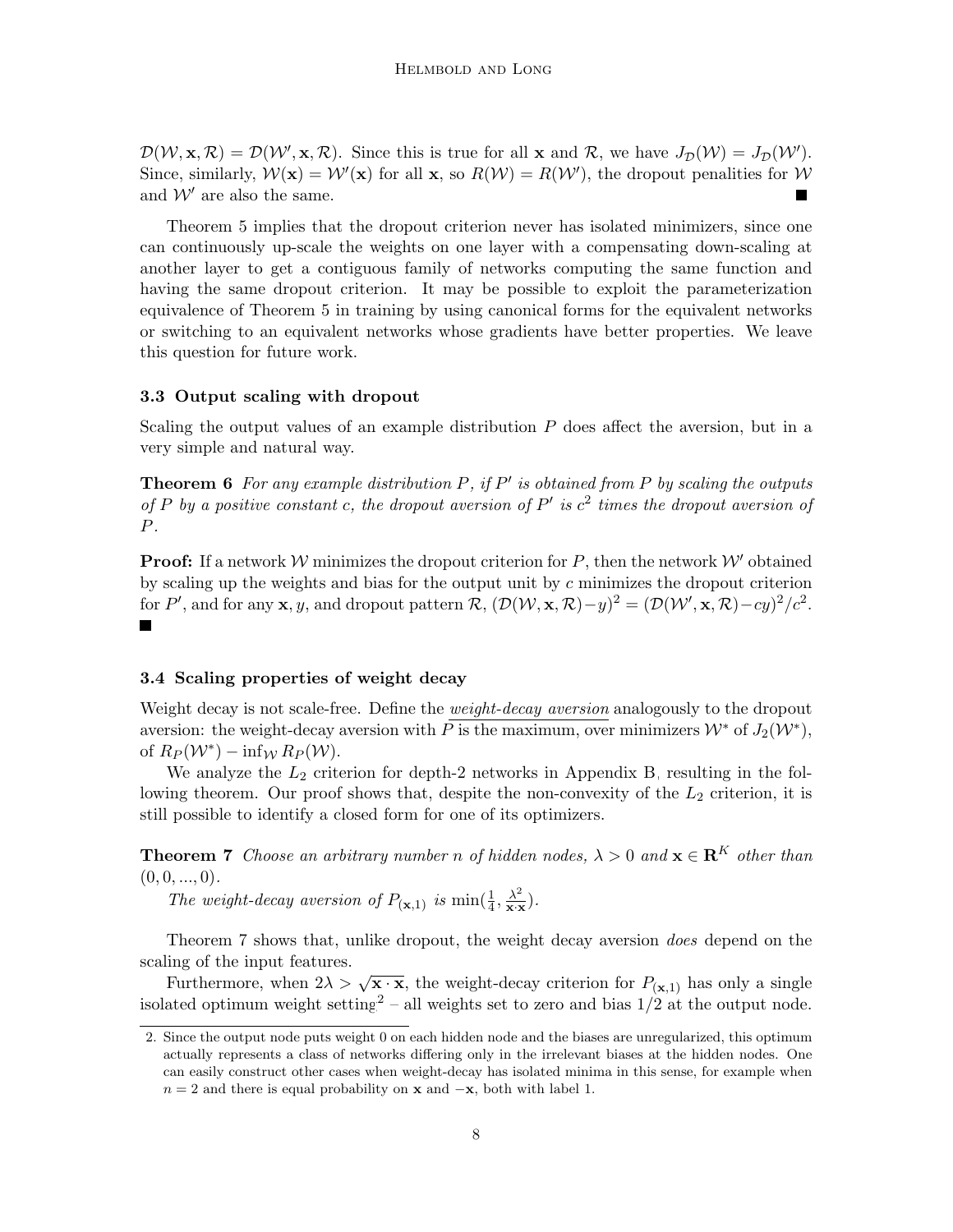This means that weight-decay in 2-layer networks can completely regularize away significant signal in the sample *even when*  $\lambda$  is finite, contrasting starkly with weight-decay's behavior in 1-layer networks.

The "vertical" flexibility to rescale weights between layers enjoyed by dropout (Theo-rem [5\)](#page-6-1) does not hold for  $L_2$ : one can always drive the  $L_2$  penalty to infinity by scaling one layer up by a large enough positive c, even while scaling another down by c. On the other hand, the proof of Theorem [7](#page-7-1) shows that the  $L_2$  criterion has an alternative "horizontal" flexibility involving the rescaling of weights across nodes on the hidden layer (under the theorem's assumptions). Lemma [31](#page-24-0) shows that at the optimizers each hidden node's contributions to the output are a constant (depending on the input) times their contribution to the the  $L_2$  penalty. Shifting the magnitudes of these contributions between hidden nodes leads to alternative weights that compute the same value and have the same weight decay penalty. This is a more general observation than the permutation symmetry between hidden nodes because any portion of a hidden node's contribution can be shifted to another hidden node.

### <span id="page-8-0"></span>4. Negative weights for monotone functions

If the weights of a unit are non-negative, then the unit computes a monotone function, in the sense that increasing any input while keeping the others fixed increases the output. The bias does not affect a node's monotonicity. A network of monotone units is also monotone.

We first present our theoretical results for many features (Section [4.1\)](#page-8-1) and few features (Section [4.2\)](#page-12-0), and then discuss the implication of these results in Section [4.3.](#page-14-0)

#### <span id="page-8-1"></span>4.1 The basic case – many features

In this section, we analyze the simple distribution  $P_{(1,1)}$  that assigns probability  $1/2$  to the example  $(0, ..., 0), 0$ , and probability  $1/2$  to the example  $(1, ..., 1), 1$ . The support of  $P_{(1,1)}$  is arguably the simplest monotone function. Nevertheless, we prove that dropout uses negative weights to fit this data.

The key intuition is that optimizing the dropout criterion requires controlling the variance. Negative weights at the hidden nodes can be used to control the variance due to dropout at the input layer. When there are enough hidden nodes this becomes so beneficial that every minimizer of the dropout criterion uses such negative weights.

<span id="page-8-2"></span>**Theorem 8** For the standard architecture, if  $K > 18$  and n is large enough relative to K and d, every optimizer of the dropout criterion for  $P_{(1,1)}$  uses at least one negative weight.

To prove Theorem [8,](#page-8-2) we first calculate  $J_{\mathcal{D}}(\mathcal{W}_{\text{neg}})$  for a network  $\mathcal{W}_{\text{neg}}$  that uses negative weights, and then prove a lower bound greater than this value that holds for all networks using only non-negative weights.

All of the biases in  $\mathcal{W}_{\text{neg}}$  are 0.

A key building block in the definition of  $\mathcal{W}_{\text{neg}}$  is a block of hidden units that we call the *first-one gadget*. Each such block has K hidden nodes, and takes its input from the K input nodes. The *i*th hidden node in the block takes the value 1 if the *i*th input node is 1, and all inputs  $x_{i'}$  for  $i' < i$  are 0; otherwise it takes the value 0. This can be accomplished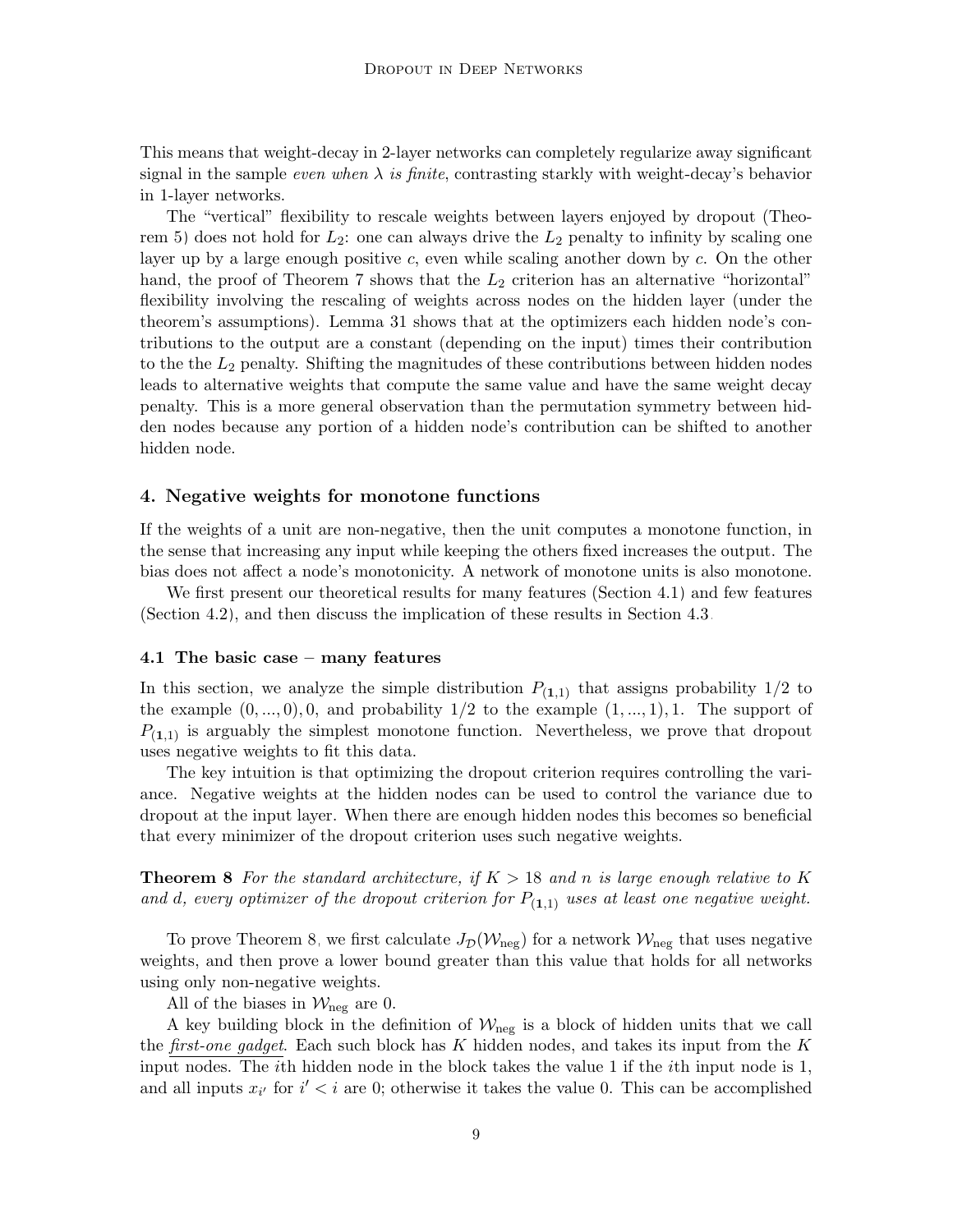with a weight vector **w** with  $w_{i'} = -1$  for  $i' < i$ , with  $w_i = 1$ , and with  $w_{i'} = 0$  for  $i' > i$ . The first hidden layer of  $\mathcal{W}_{\text{neg}}$  comprises  $n/K$  copies of the first-one gadget.

Informally, this construction removes most of the variance in the number of  $1's$  in the input, as recorded in the following lemma.

**Lemma 9** On any input  $\mathbf{x} \in \{0,1\}^n$  except  $(0,0,...,0)$ , the sum of the values on the first hidden layer of  $\mathcal{W}_{\text{neg}}$  is exactly  $n/K$ .

The weights into the remaining hidden layers of  $\mathcal{W}_{\text{neg}}$  are all 1, and all the weights into the output layer take a value  $c \stackrel{\text{def}}{=} \frac{K^2}{\sqrt{K^2}}$  $\frac{K^2}{2n^{d-1}(1+\frac{K}{n})(1+\frac{1}{n})^{d-2}}$ , chosen to minimize the dropout criterion for the network. The following lemma analyzes  $\mathcal{W}_{\text{neg}}$ .

<span id="page-9-0"></span>**Lemma 10** 
$$
J_{\mathcal{D}}(\mathcal{W}_{\text{neg}}) = \frac{1}{2} \left( 1 - \frac{(1 - 2^{-K})}{\left( 1 + \frac{K}{n} \right) \left( 1 + \frac{1}{n} \right)^{d-2}} \right).
$$

When *n* is large relative to K and *d*, the  $\left(1 + \frac{K}{n}\right) \left(1 + \frac{1}{n}\right)^{d-2}$  denominator in Lemma [10](#page-9-0) approaches 1, so  $J_{\mathcal{D}}(\mathcal{W}_{\text{neg}})$  approaches  $2^{-K}/2$  in this case. Lemma [16](#page-12-1) below gives a larger lower bound for any network with all positive weights. In the concrete case when  $d = 2$  and  $n = K^3$ , then Lemma [10](#page-9-0) implies  $J_{\mathcal{D}}(\mathcal{W}_{\text{neg}}) < 1/K^2$ .

**Proof** (of Lemma [10\)](#page-9-0): Consider a computation of  $W_{\text{neg}}(1, 1, ..., 1)$  under dropout and let  $\hat{y}$  be the (random) output. Let  $k_0$  be the number of input nodes kept, and, for each  $j \geq 2$ , let  $k_j$  be the number of nodes in the jth hidden layer kept. Call the node in each first-one gadget that computes 1 a key node, and if no node in the gadget computes 1 because the input is all dropped, arbitrarily make the gadget's first hidden node the key node. This ensures there is exactly one key node per gadget, and every non-key node computes 0. Let  $k_1$  be the number of kept key nodes on the first hidden layer. If  $k_0 = 0$ , the output  $\hat{y}$  of the network is 0. Otherwise,  $\hat{y} = c2^d \prod_{j=1}^{d-1} k_j$ .

Note that  $k_0$  is zero with probability  $2^{-K}$ . Whenever  $k_0 \geq 1$ ,  $k_1$  is distributed as  $B(n/K, 1/2)$ . Each other  $k_j$  is distributed as  $B(n, 1/2)$ , and  $k_1, k_2, ..., k_{d-1}$  are independent of one another.

$$
\mathbf{E}(\hat{y}) = \mathbf{Pr}(k_0 \ge 1) c 2^d \mathbf{E}[k_1 | k_0 \ge 1] \prod_{j=2}^{d-1} \mathbf{E}[k_j]
$$
  
=  $(1 - 2^{-K}) c 2^d \left(\frac{n}{2K}\right) \left(\frac{n}{2}\right)^{d-2} = \frac{2c}{K} (1 - 2^{-K}) n^{d-1}.$ 

Using the value of the second moment of the binomial, we get

$$
\mathbf{E}(\hat{y}^2) = \mathbf{E} \left[ \left( \mathbb{1}_{k_0 \ge 1} c 2^d \prod_{j=1}^{d-1} k_j \right)^2 \right] = 4c^2 (1 - 2^{-K}) \left( \frac{n}{K} \right) \left( \frac{n}{K} + 1 \right) n^{d-2} (n+1)^{d-2}
$$

$$
= \frac{4c^2 (1 - 2^{-K})}{K^2} n^{2(d-1)} \left( 1 + \frac{K}{n} \right) \left( 1 + \frac{1}{n} \right)^{d-2}.
$$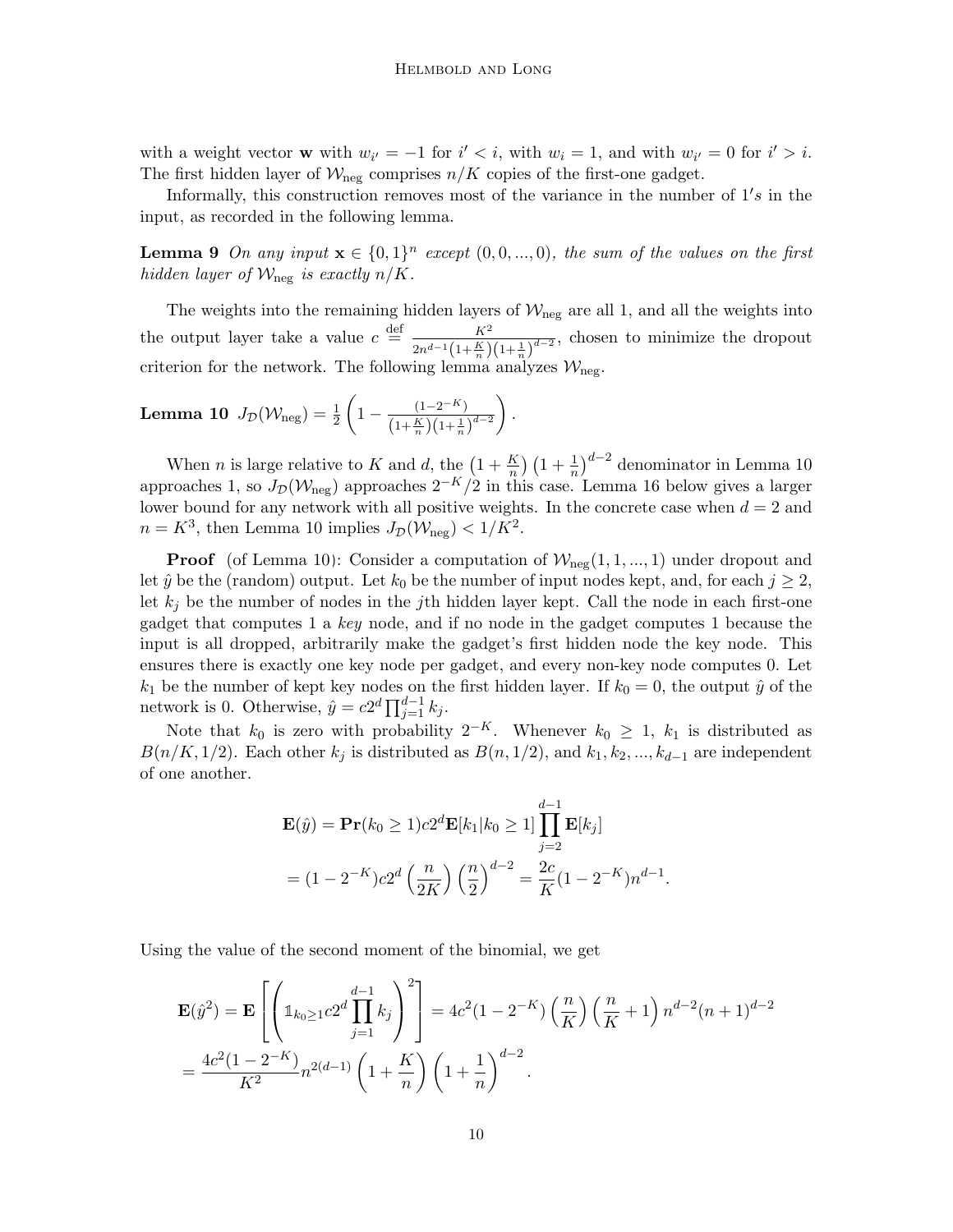Thus,

$$
J_{\mathcal{D}}(\mathcal{W}_{\text{neg}}) = \frac{1}{2} \left( 1 - 2\mathbf{E}(\hat{y}) + \mathbf{E}(\hat{y}^2) \right)
$$
  
=  $\frac{1}{2} \left( 1 - \frac{4c}{K} (1 - 2^{-K}) n^{d-1} + \frac{4c^2 (1 - 2^{-K})}{K^2} n^{2(d-1)} \left( 1 + \frac{K}{n} \right) \left( 1 + \frac{1}{n} \right)^{d-2} \right)$   
=  $\frac{1}{2} \left( 1 - \frac{(1 - 2^{-K})}{\left( 1 + \frac{K}{n} \right) \left( 1 + \frac{1}{n} \right)^{d-2}} \right)$ ,  
nce  $c = \frac{K}{\sqrt{1 + \left( 1 + \frac{1}{n} \right) \left( 1 + \frac{1}{n} \right)^d}$ , completing the proof.

since  $c = \frac{K}{\sqrt{K}}$  $\frac{K}{2n^{d-1}(1+\frac{K}{n})(1+\frac{1}{n})^{d-2}}$ , completing the proof.

Next we prove a lower bound on  $J_{\mathcal{D}}$  for networks with nonnegative weights. Let W be an arbitrary such network.

Our lower bound will use a property of the function computed by  $W$  that we now define.

**Definition 11** A function  $\phi : \mathbf{R}^K \to \mathbf{R}$  is supermodular if for all  $\mathbf{x}, \delta_1, \delta_2 \in \mathbf{R}^K$  where  $\boldsymbol{\delta}_1,\boldsymbol{\delta}_2 \geq \mathbf{0}$ 

$$
\phi(\mathbf{x}) + \phi(\mathbf{x} + \boldsymbol{\delta}_1 + \boldsymbol{\delta}_2) \ge \phi(\mathbf{x} + \boldsymbol{\delta}_1) + \phi(\mathbf{x} + \boldsymbol{\delta}_2),
$$

or equivalently:

<span id="page-10-0"></span>
$$
\phi(\mathbf{x} + \boldsymbol{\delta}_1 + \boldsymbol{\delta}_2) - \phi(\mathbf{x} + \boldsymbol{\delta}_2) \ge \phi(\mathbf{x} + \boldsymbol{\delta}_1) - \phi(\mathbf{x})
$$

The latter indicates that adding  $\delta_1$  to the bigger input  $x + \delta_2$  has at least as large an effect as adding it to the smaller input x.

Since  $W$  has all non-negative weights, it computes a supermodular function of its inputs. (This fact may be of independent interest.)

**Lemma 12** If a network has non-negative weights and its activation functions  $\sigma(\cdot)$  are convex, continuous, non-decreasing, and differentiable except on a finite set, then the network computes a supermodular function of its input x.

**Proof:** We will prove by induction over the layers that, for any unit  $h$  in the network, if  $h(\mathbf{x})$  is the output of unit h when **x** is the input to W, then  $h(\cdot)$  is a supermodular function of its input.

The base case holds since each input node h outputs the corresponding component of the input, and  $(\mathbf{x} + \boldsymbol{\delta}_1) - \mathbf{x} = (\mathbf{x} + \boldsymbol{\delta}_1 + \boldsymbol{\delta}_2) - (\mathbf{x} + \boldsymbol{\delta}_2).$ 

Now, for the inductive step, let  $w$  be the weight vector for node  $h$ , let  $b$  be its bias, and  $\sigma(\cdot)$  be its activation function. Let  $I(\mathbf{x})$ ,  $I(\mathbf{x} + \delta_1)$ ,  $I(\mathbf{x} + \delta_2)$ , and  $I(\mathbf{x} + \delta_1 + \delta_2)$  be the inputs to node h when the inputs to the network are  $x, x + \delta_1, x + \delta_2$  and  $x + \delta_1 + \delta_2$ respectively.

By induction, these inputs to node  $h$  (componentwise) satisfy

$$
I(\mathbf{x}+\boldsymbol{\delta}_1)-I(\mathbf{x})\leq I(\mathbf{x}+\boldsymbol{\delta}_1+\boldsymbol{\delta}_2)-I(\mathbf{x}+\boldsymbol{\delta}_2).
$$

Therefore, since w,  $\delta_1$ , and  $\delta_2$  are non-negative, the interval  $[\mathbf{w} \cdot I(\mathbf{x}+\delta_2)+b, \mathbf{w} \cdot I(\mathbf{x}+\delta_1+\delta_2)]$  $\delta_2$  +b] is at least as long and starts at least as high as the interval  $[w \cdot I(x) + b, w \cdot I(x+\delta_1)+b]$ .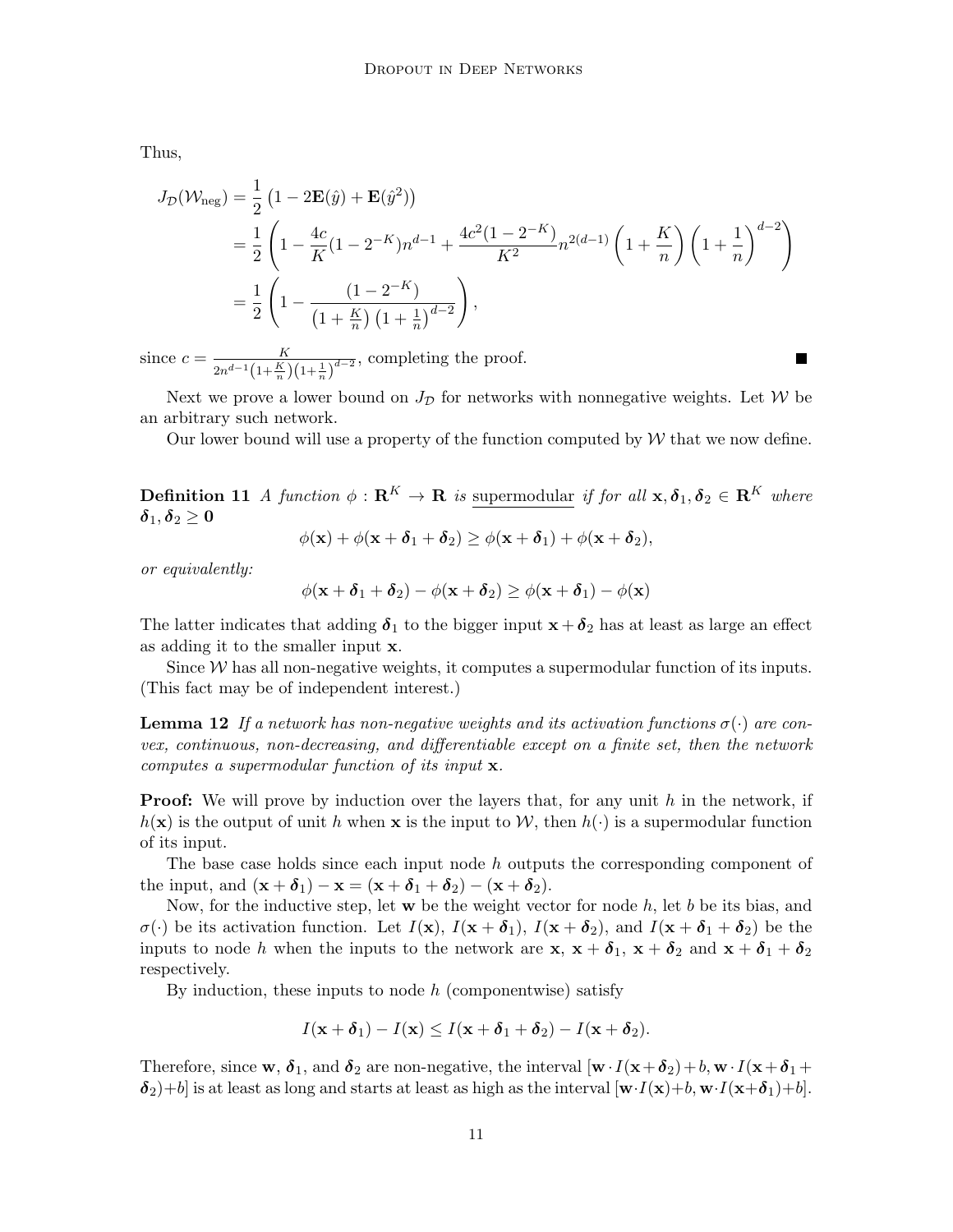Since  $\sigma$  is continuous and differentiable except on a finite set, we have

$$
h(I(\mathbf{x} + \boldsymbol{\delta}_1)) - h(I(\mathbf{x})) = \int_{\mathbf{w}\cdot I(\mathbf{x} + \boldsymbol{\delta}_1) + b}^{\mathbf{w}\cdot I(\mathbf{x} + \boldsymbol{\delta}_1) + b} \sigma'(z) dz
$$
  
\n
$$
\leq \int_{\mathbf{w}\cdot I(\mathbf{x} + \boldsymbol{\delta}_2) + b}^{\mathbf{w}\cdot I(\mathbf{x} + \boldsymbol{\delta}_1 + \boldsymbol{\delta}_2) + b} \sigma'(z) dz \quad \text{(since } \sigma' \text{ is non-decreasing)}
$$
  
\n
$$
= h(I(\mathbf{x} + \boldsymbol{\delta}_1 + \boldsymbol{\delta}_2)) - h(I(\mathbf{x} + \boldsymbol{\delta}_2)).
$$

**Definition 13** Let  $\mathbf{r}_0 \in \{0,1\}^K$  be the dropout pattern concerning the input layer, and let  $\mathcal{R}'$  be the dropout pattern concerning the rest of the network, so that the dropout pattern  $\mathcal{R} = (\mathbf{r}_0, \mathcal{R}').$ 

For each  $\ell \in \{0, ..., K\}$ , let  $\psi_{\mathcal{W}}(\ell)$  be the average output of W under dropout when  $\ell$  of the inputs are kept: that is,

$$
\psi_{\mathcal{W}}(\ell) = \mathbf{E}\left(\mathcal{D}(\mathcal{W}, 1^{K}, (\mathbf{r}_{0}, \mathcal{R}')) \middle| \sum_{j} r_{0j} = \ell\right).
$$

<span id="page-11-1"></span>Lemma 14 For any  $\ell \in \{1, ..., K - 1\},\$ 

<span id="page-11-0"></span>
$$
\psi_{\mathcal{W}}(\ell+1) - \psi_{\mathcal{W}}(\ell) \ge \psi_{\mathcal{W}}(\ell) - \psi_{\mathcal{W}}(\ell-1).
$$

**Proof:** Generate  $\mathbf{u}$ , i and j randomly by, first choosing  $\mathbf{u}$  uniformly at random from among bit vectors with  $\ell$  ones, then choosing i uniformly from the 0-components of **u**, and j uniformly from the 1-components of u. By Lemma [12,](#page-10-0)

$$
\mathcal{W}(\mathbf{u} + \mathbf{e}_i) - \mathcal{W}(\mathbf{u}) \ge \mathcal{W}(\mathbf{u} - \mathbf{e}_j + \mathbf{e}_i) - \mathcal{W}(\mathbf{u} - \mathbf{e}_j)
$$
(3)

 $\blacksquare$ 

always holds. Furthermore,  $\mathbf{u} + \mathbf{e}_i$  is uniformly distributed among bit vectors with  $\ell + 1$ ones,  $\mathbf{u} - \mathbf{e}_j$  is uniformly distributed among bit vectors with  $\ell - 1$  ones, and  $\mathbf{u} + \mathbf{e}_i - \mathbf{e}_j$  is uniformly distributed among bit vectors with  $\ell$  ones. This is true for  $\mathcal{W}$ , but it is also true for any network obtained by dropping out some of the hidden nodes of  $W$ . Thus

$$
\psi_{\mathcal{W}}(\ell+1) - \psi_{\mathcal{W}}(\ell)
$$
\n
$$
= \mathbf{E}(\mathcal{D}(\mathcal{W}, 1^{K}, (\mathbf{r}_{0}, \mathcal{R}')) \sum_{j} r_{0j} = \ell + 1) - \mathbf{E}(\mathcal{D}(\mathcal{W}, 1^{K}, (\mathbf{r}_{0}, \mathcal{R}')) \sum_{j} r_{0j} = \ell))
$$
\n
$$
= \mathbf{E}(\mathcal{D}(\mathcal{W}, \mathbf{r}_{0}, (1^{K}, \mathcal{R}')) \sum_{j} r_{0j} = \ell + 1) - \mathbf{E}(\mathcal{D}(\mathcal{W}, \mathbf{r}_{0}, (1^{K}, \mathcal{R}')) \sum_{j} r_{0j} = \ell))
$$
\n
$$
\geq \mathbf{E}(\mathcal{D}(\mathcal{W}, \mathbf{r}_{0}, (1^{K}, \mathcal{R}')) \sum_{j} r_{0j} = \ell) - \mathbf{E}(\mathcal{D}(\mathcal{W}, \mathbf{r}_{0}, (1^{K}, \mathcal{R}')) \sum_{j} r_{0j} = \ell - 1)),
$$

by [\(3\)](#page-11-0)) and the distributions of  $\mathbf{u} + \mathbf{e}_i$ ,  $\mathbf{u} - \mathbf{e}_j + \mathbf{e}_i$  and  $\mathbf{u} - \mathbf{e}_j$ . Since

$$
\mathbf{E}(\mathcal{D}(\mathcal{W}, \mathbf{r}_0, (1^K, \mathcal{R}')) \sum_j r_{0j} = \ell)) - \mathbf{E}(\mathcal{D}(\mathcal{W}, \mathbf{r}_0, (1^K, \mathcal{R}')) \sum_j r_{0j} = \ell - 1)) = \psi_{\mathcal{W}}(\ell) - \psi_{\mathcal{W}}(\ell - 1),
$$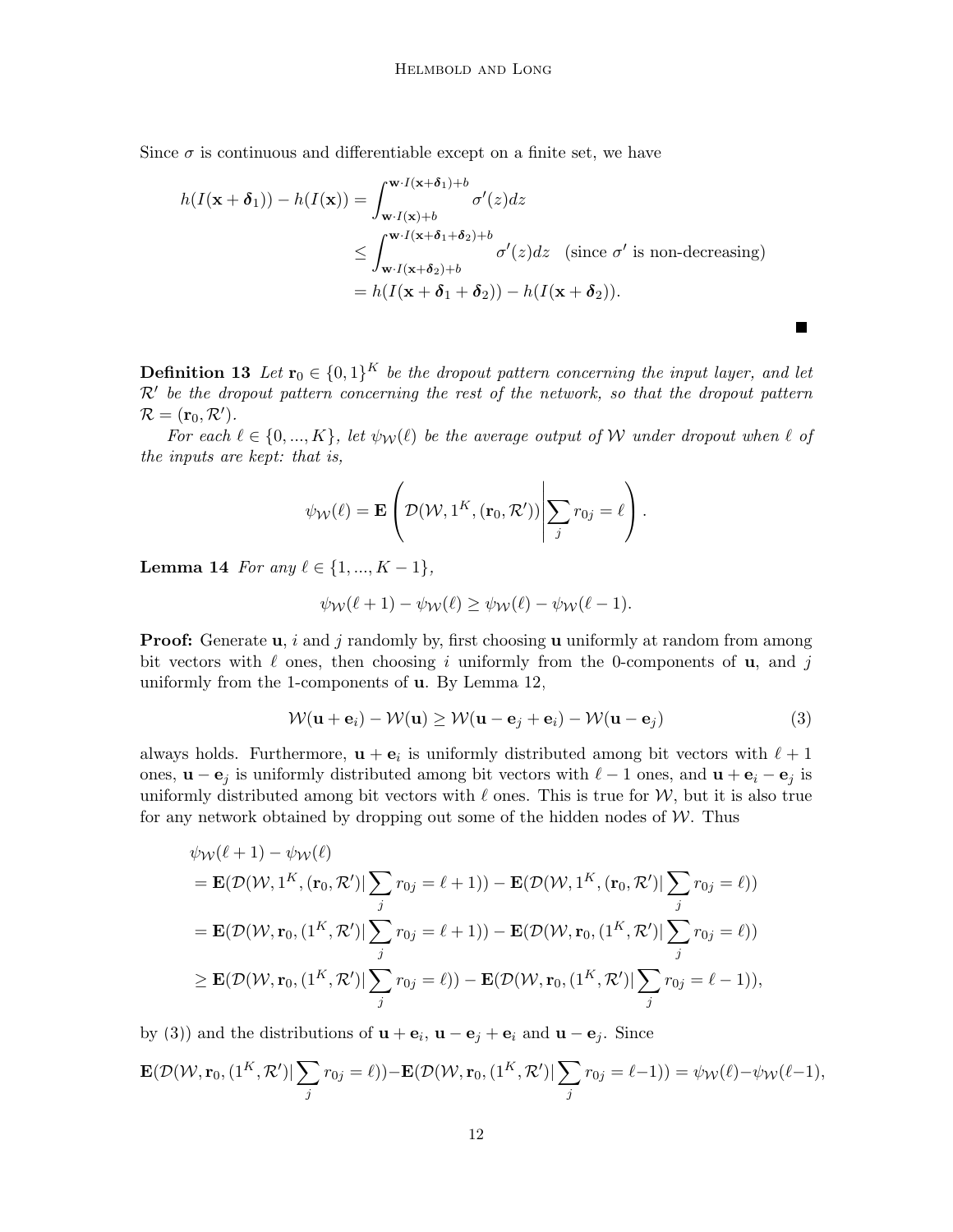this completes the proof.

We will use the following lower bound on the tail of the binomial. (Many similar lower bounds are known.)

**Lemma 15** If X is distributed according to  $\text{Bin}(n, 1/2)$ , then

<span id="page-12-2"></span><span id="page-12-1"></span>
$$
\Pr(X < n/2 - \sqrt{n}/4) = \Pr(X > n/2 + \sqrt{n}/4) \ge 1/4.
$$

**Proof:** Using the fact that, for any  $i$ ,  $Pr(X = i) \le 1/\sqrt{n}$ , we get  $Pr(|X - n/2| < \sqrt{n}/4) \le$  $1/2$ , so  $Pr(X < n/2 - \sqrt{n}/4) \ge 1/4$ .

Now we are ready for the lower bound on  $J_{\mathcal{D}}(\mathcal{W})$ .

**Lemma 16** If  $K > 18$  and the weights in W are non-negative, then  $J_{\mathcal{D}}(\mathcal{W}) \geq \frac{1}{36}$  $\frac{1}{36K}$ .

**Proof:** Assume to the contrary that  $J_{\mathcal{D}}(\mathcal{W}) < \frac{1}{36}$  $\frac{1}{36K}$ . First, note that  $\psi_{\mathcal{W}}(0) \leq \sqrt{\frac{1}{18K}}$ .  $\frac{1}{18K},$ or else the contribution to  $J_{\mathcal{D}}(\mathcal{W})$  due to the  $(0,0), 0$  example is at least  $\frac{1}{36K}$ . Applying Lemma [15,](#page-12-2) we have

<span id="page-12-3"></span>
$$
\psi_W(K/2 - \sqrt{K}/4) > 1 - \sqrt{\frac{2}{9K}}
$$
 and  $\psi_W(K/2 + \sqrt{K}/4) < 1 + \sqrt{\frac{2}{9K}}$  (4)

as otherwise the contribution of one of the tails to  $J_{\mathcal{D}}(\mathcal{W})$  will be at least  $\frac{1}{36K}$  for the  $(1, \ldots, 1)$ , 1 example. We will contradict this small variation of  $\psi_{\mathcal{W}}(\ell)$  around  $K/2$ . The bounds on  $\psi_W(0)$  and  $\psi(K/2 - \sqrt{K/4})$  and Lemma [14](#page-11-1) imply that  $\psi_W(\ell)$  grows rapidly when  $\ell$  is around  $K/2$ , in particular:

$$
\psi(K/2-\sqrt{K}/4+1)-\psi(K/2-\sqrt{K}/4)\geq \frac{1-\sqrt{\frac{2}{9K}}-\sqrt{\frac{1}{18K}}}{K/2-\sqrt{K}/4}>\frac{1}{\sqrt{9/32}K},
$$

since  $K > 18$ . Now using Lemma [14](#page-11-1) repeatedly shows that

$$
\psi(K/2 + \sqrt{K}/4) - \psi(K/2 - \sqrt{K}/4) > \frac{\sqrt{K}}{2} \times \frac{1}{\sqrt{9/32}K} = 2\sqrt{\frac{2}{9K}},
$$

which contradicts  $(4)$ , completing the proof.

Putting together Lemmas [10](#page-9-0) and [16](#page-12-1) immediately proves Theorem [8,](#page-8-2) since for  $K > 18$ and large enough n, the criterion for  $W_{\text{neg}}$  must be less than the criterion for any network with all non-negative weights.

#### <span id="page-12-0"></span>4.2 The case when  $K = 2$

Theorem [8](#page-8-2) uses the assumption that  $K > 18$  and n is large enough; is the lower bound on K really necessary? Here we show that it is not, by treating the case that  $K = 2$ .

**Theorem 17** For the standard architecture, if  $K = 2$ , for any fixed d and large enough n, every optimizer of the dropout criterion for  $P_{(1,1),1}$  uses negative weights.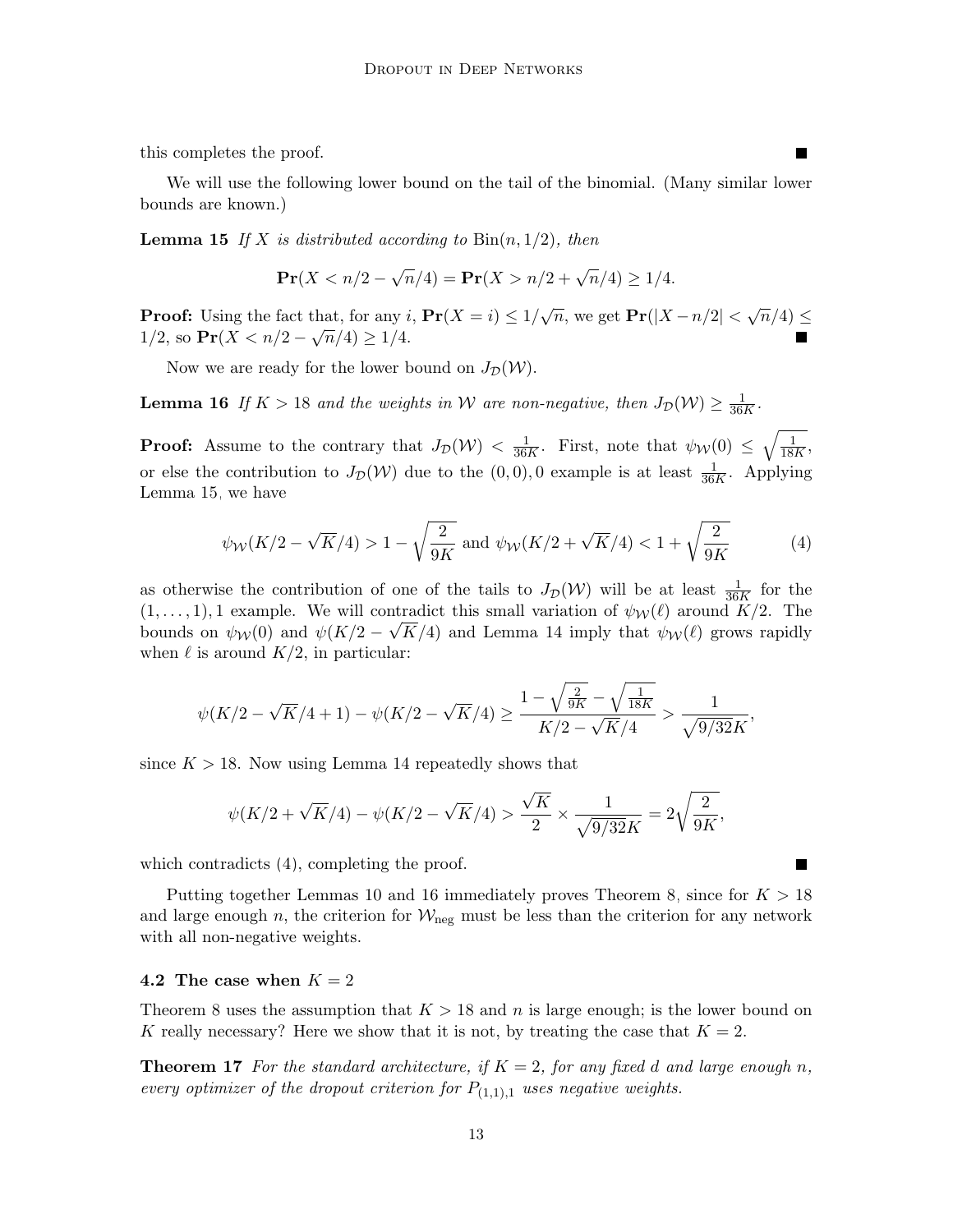**Proof:** Define  $W_{\text{neg}}$  as in the proof of Lemma [10,](#page-9-0) except that the output layer has a bias of 1/5.

<span id="page-13-0"></span>We claim that

$$
\lim_{n \to \infty} J_{\mathcal{D}}(\mathcal{W}_{\text{neg}}) = 1/10. \tag{5}
$$

To see this, consider the joint input/label distribution under dropout:

 $Pr((0,0), 0) = 1/2$  $Pr((0, 0), 1) = 1/8$  $Pr((2,0),1) = 1/8$  $Pr((0, 2), 1) = 1/8$  $Pr((2, 2), 1) = 1/8.$ 

Due to the bias of 1/5 on the output,  $W_{\text{neg}}(0,0) = 1/5$ . Thus, contribution to  $J_{\mathcal{D}}$  from examples with  $\mathbf{x} = (0, 0)$  in this joint distribution is  $1/2 \times (1/5)^2 + 1/8 \times (4/5)^2 = 1/10$ .

Now, choose  $\mathbf{x} \neq (0, 0)$ . If, after dropout, the input is x, each node in the hidden layer closest to the input computes 1. Arguing exactly as in the proof of Lemma [10,](#page-9-0) in such cases,

$$
\mathbf{E}((\hat{y}-1)^2) = 1 - \frac{1}{\left(1+\frac{2}{n}\right)\left(1+\frac{1}{n}\right)^{d-2}}.
$$

This proves [\(5\)](#page-13-0).

Now, let  $W$  be an arbitrary network with non-negative weights. For our distribution,

$$
J_{\mathcal{D}}(\mathcal{W})=\frac{\mathbf{E}_{\mathcal{R}}\left((\mathcal{D}(\mathcal{W},(0,0),\mathcal{R})-0)^2\right)+\mathbf{E}_{\mathcal{R}}\left((\mathcal{D}(\mathcal{W},(1,1),\mathcal{R})-1)^2\right)}{2}.
$$

Let  $V_{00} = \mathbf{E}(\mathcal{W}(0,0)), V_{22} = \mathbf{E}(\mathcal{W}(2,2)), V_{20} = \mathbf{E}(\mathcal{W}(2,0)), V_{02} = \mathbf{E}(\mathcal{W}(0,2))$  where the expectations are taken with respect to the dropout patterns at the hidden nodes (with no dropout at the inputs). Since each dropout pattern over the hidden nodes defines a particular network, and Lemma [12](#page-10-0) holds for all of them, the relationships also hold for the expectations, so

$$
V_{22} \geq V_{20} + V_{02} - V_{00}.
$$

Using this  $V$  notation, handling the dropout at the input explicitly, and the bias-variance decomposition keeping just the bias terms we get:

$$
J_{\mathcal{D}}(\mathcal{W}) \ge \frac{(V_{00} - 0)^2 + ((V_{00} - 1)^2 + (V_{22} - 1)^2 + (V_{20} - 1)^2 + (V_{02} - 1)^2)/4}{2}
$$
  

$$
8J_{\mathcal{D}}(\mathcal{W}) \ge 4(V_{00} - 0)^2 + (V_{00} - 1)^2 + (V_{22} - 1)^2 + (V_{20} - 1)^2 + (V_{02} - 1)^2.
$$

We will continue lower bounding the RHS. We can re-write  $V_{22}$  as  $V_{20} + V_{02} - V_{00} + \epsilon$ where  $\epsilon \geq 0$ . This is convex and symmetric in  $V_{02}$  and  $V_{20}$  so they both take the same value at the minimizer of the RHS, so we proceed using  $V_{20}$  for this common minimizing value.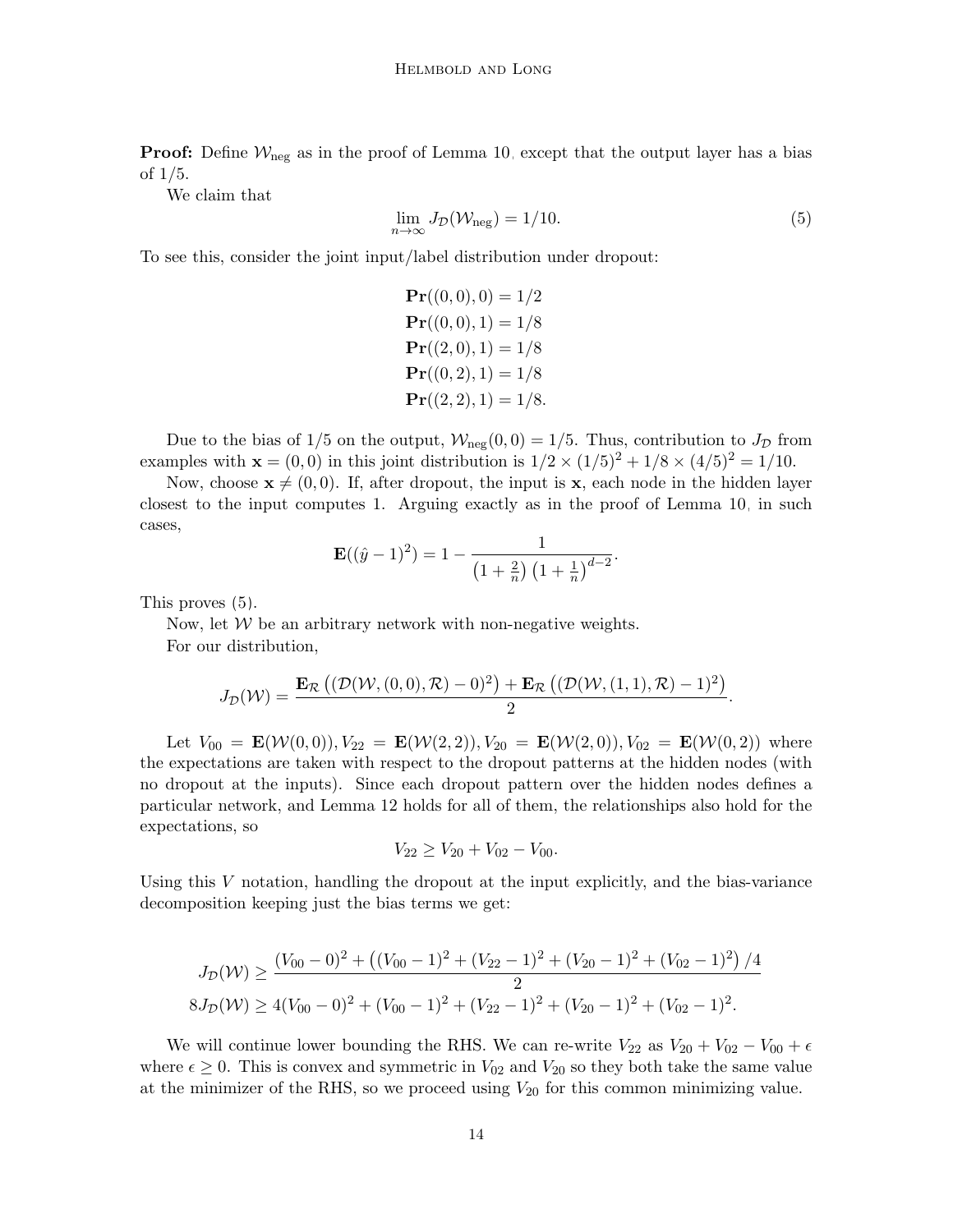$$
8J_{\mathcal{D}}(\mathcal{W}) \ge (2V_{20} - V_{00} + \epsilon - 1)^2 + 2(V_{20} - 1)^2 + (V_{00} - 1)^2 + 4V_{00}^2.
$$

Differentiating with respect to  $V_{20}$ , we see that the RHS is minimized when  $V_{20}$  =  $(2 + V_{00} - \epsilon)/3$ , giving

$$
8J_{\mathcal{D}}(\mathcal{W}) \ge \frac{(V_{00} - \epsilon - 1)^2}{3} + (V_{00} - 1)^2 + 4V_{00}^2.
$$

If  $V_{00} \geq 1$ , then  $J_{\mathcal{D}} \geq 1/2$  (just from the  $(0,0),0$  example) and when  $V_{00} < 1$  the RHS of the above is minimized for non-negative  $\epsilon$  when  $\epsilon = 0$ . Using this substitution, the minimizing value of  $V_{00}$  is  $1/4$  giving

$$
8J_{\mathcal{D}}(\mathcal{W}) \ge 1
$$
  

$$
J_{\mathcal{D}}(\mathcal{W}) \ge 1/8.
$$

Combining this with [\(5\)](#page-13-0) completes the proof.

#### <span id="page-14-0"></span>4.3 More general distributions and implications

In the previous sub-section we analyzed the distribution  $P$  over the 2-feature examples  $(1, 1)$ , 1 and  $(0, 0)$ , 0. However, these two examples can be embedded in a larger feature space by using any fixed vector of additional feature values, creating, for instance, a distribution over  $(0, 1, 0, 0, 0, 1/2, 1)$ , 0 and  $(0, 1, 1, 1, 0, 1/2, 1)$ , 1 (with the additional features underlined) The results of Section [4.2](#page-12-0) still apply to distribution over these extended examples after defining  $\mathcal{W}_{\text{neg}}$  network to have zero weight on the additional features, and noticing that any weight on the additional features in the positive-weight network  $W$  can be simulated using the biases at the hidden nodes.

It is particularly interesting when the additional features all take the value 0, we call these zero-embeddings. Every network W with non-negative weights has  $J_{\mathcal{D}}(\mathcal{W}) \geq 1/8$  on each of these *zero-embeddings* of P. On the other hand, a single  $W_{\text{neg}}$  network with  $n/K$ copies of the K-input first-one gadget has  $J_{\mathcal{D}}(\mathcal{W}_{\text{neg}}) \approx 1/10$  simultaneously for all of these zero-embeddings of P (when  $n >> K$ ).

Any source distribution over  $\{0,1\}^K \times \{0,1\}$  that puts probability  $1/2$  on the the  $0,0$ example and distributes the other 1/2 probability over examples where exactly two inputs are one is a mixture of zero-embeddings of P, and thus  $J_{\mathcal{D}}(\mathcal{W}) \ge 1/8$  while  $J_{\mathcal{D}}(\mathcal{W}_{\text{neg}}) \approx 1/10$ for this mixture and optimizing the dropout criterion requires negative weights.

In our analysis the negative weights used by dropout are counterintuitive for fitting monotone behavior, but are needed to control the variance due to dropout. This suggests that dropout may be less effective when layers with sparse activation patterns are fed into wider layers, as dropout training can hijack part of the expressiveness of the wide layer to control the artificial variance due to dropout rather than fitting the underlying patterns in the data.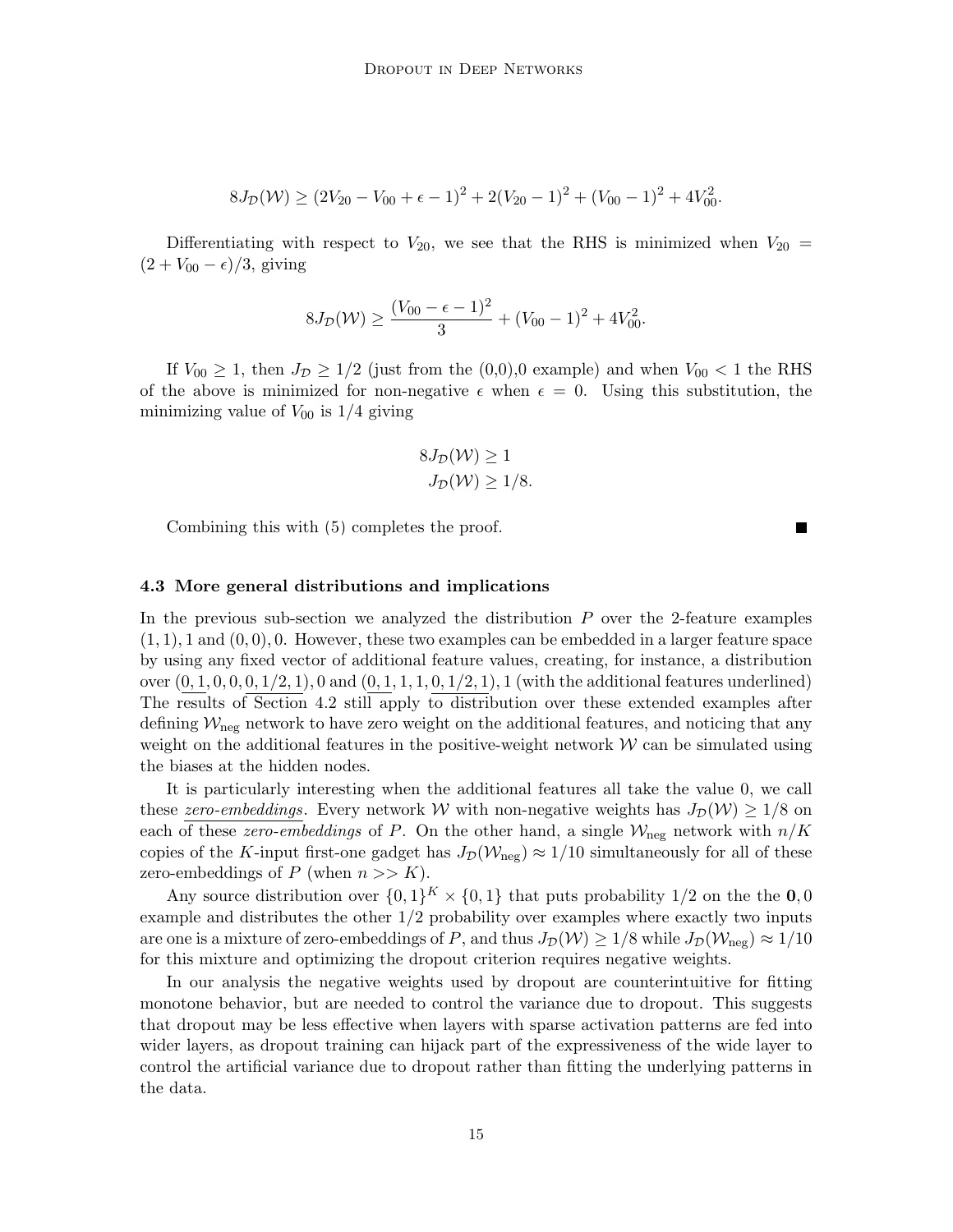### <span id="page-15-0"></span>5. Properties of the dropout penalty

This section examines some properties of the dropout penalty applied to deep networks with ReLUs and the quadratic loss, which are often different than the case of networks without hidden layers.

#### 5.1 Growth of the dropout penalty as a function of  $d$

Weight-decay penalizes large weights, while Theorem [5](#page-6-1) shows that compensating rescaling of the weights does not affect the dropout penalty or criterion. On the other hand, dropout can be more sensitive to the calculation of large outputs than weight decay, and large outputs can be produced in deep networks using only small weights. We make this observation concrete by exhibiting a family of networks where the depth and desired output are linked while the size of individual weights remains constant. For this family, the dropout penalty grows exponentially in the depth  $d$  (as opposed to linearly for weight-decay), suggesting that dropout training is less willing to fit the data in this kind of situation.

<span id="page-15-1"></span>**Theorem 18** If  $\mathbf{x} = (1, 1, ..., 1)$  and  $0 \le y \le Kn^{d-1}$ , for  $P_{\mathbf{x},y}$  there are weights W for the standard architecture with  $R(\mathcal{W}) = 0$  such that (a) every weight has magnitude at most one, but (b)  $J_{\mathcal{D}}(\mathcal{W}) \geq \frac{y^2}{K}$  $\frac{y^2}{K}$ , whereas (c)  $J_2(\mathcal{W}) \leq \frac{\lambda y^{2/d}}{2}$  $\frac{2^{2/a}}{2}(Kn + n^2(d-2) + n).$ 

**Proof:** Let W be the network whose weights are all  $c = \frac{y^{1/d}}{K^{1/d}n^{(d-1)/d}}$  and biases are all 0, so that the  $L_2$  penalty is the number of weights times  $\lambda c^2/2$ . It is a simple induction to show that, for these weights and input  $(1, 1, \ldots, 1)$ , the value computed at each hidden node on level j is  $c^{j}Kn^{j-1}$ , so the the network outputs  $c^{d}Kn^{d-1}$ , and has zero square loss (since  $\mathcal{W}(\mathbf{x}) = c^d K n^{d-1} = y$ .

Consider now dropout on this network. This is equivalent to changing all of the weights from  $c$  to  $2c$  and, independently with probability  $1/2$ , replacing the value of each node with 0. For a fixed dropout pattern, each node on a given layer has the same weights, and receives the same (kept) inputs. Thus, the value computed at every node on the same layer is the same. For each j, let  $H_j$  be the value computed by the units in the jth hidden layer.

If  $k_0$  is the number of input nodes kept under dropout, and, for each  $j \in \{1, ..., d-1\}$ ,  $k_j$  is the number of hidden nodes kept in layer j, a straightforward induction shows that, for all  $\ell$ , we have  $H_{\ell} = (2c)^{\ell} \prod_{j=0}^{\ell-1} k_j$ , so that the output  $\hat{y}$  of the network is  $(2c)^d \prod_{j=0}^{d-1} k_j$ .

Using a bias-variance decomposition,

$$
\mathbf{E}((\hat{y} - y)^2) = (\mathbf{E}[\hat{y}] - y)^2 + \mathbf{Var}(\hat{y}).
$$

Since each  $k_j$  is binomially distributed, and  $k_0, ..., k_{d-1}$  are independent, we have

$$
\mathbf{E}(\hat{y}) = (2c)^d (K/2)(n/2)^{d-1} = c^d K n^{d-1} = y,
$$

so

$$
\mathbf{E}((\hat{y} - y)^2) = \mathbf{Var}(\hat{y}).
$$

Since

$$
\mathbf{E}(\hat{y}^2) = (2c)^{2d}(K(K+1)/4)(n(n+1)/4)^{d-1} = y^2(1+1/K)(1+1/n)^{d-1},
$$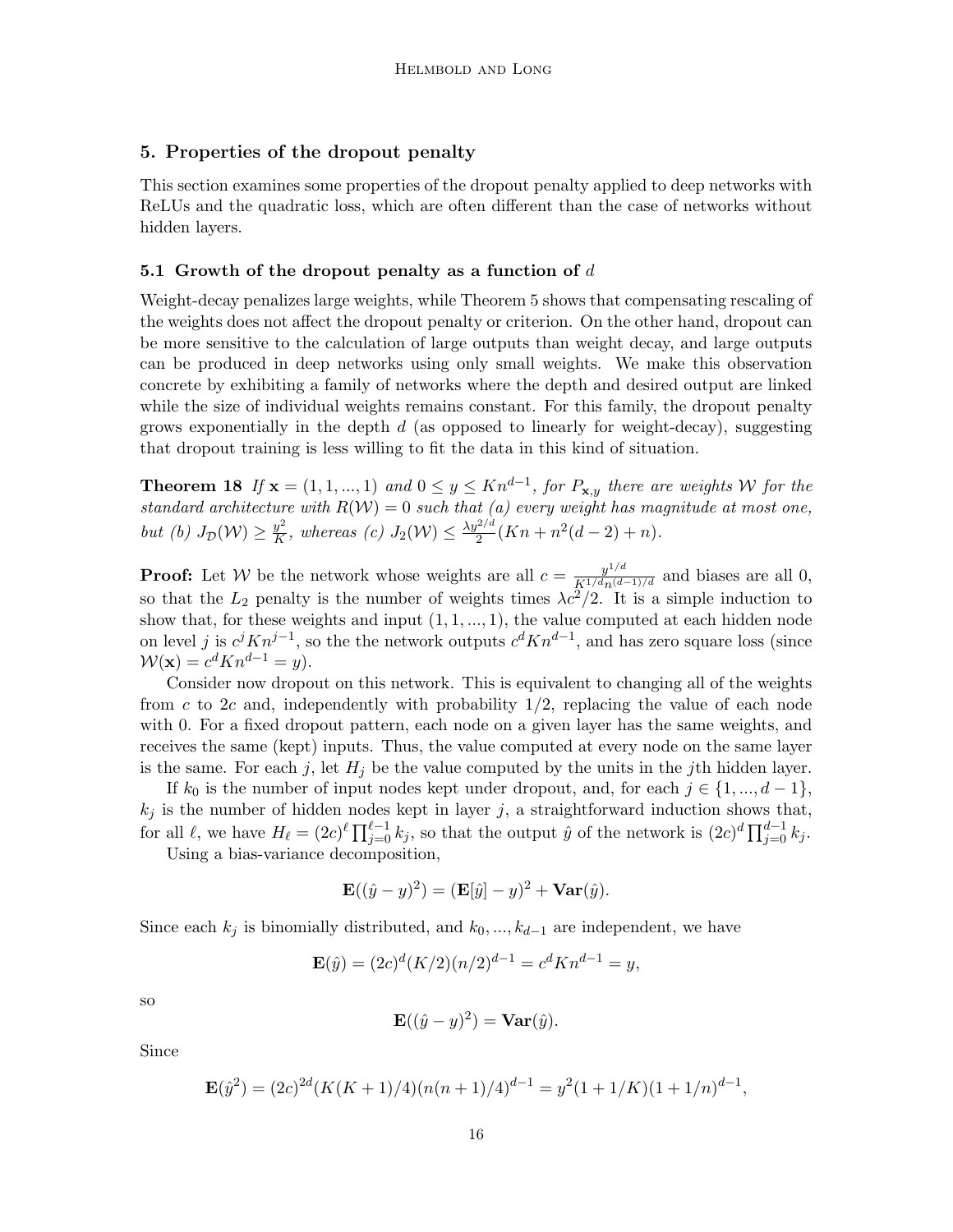we have

$$
\mathbf{Var}(\hat{y}) = \mathbf{E}(\hat{y}^2) - \mathbf{E}(\hat{y})^2 = y^2((1+1/K)(1+1/n)^{d-1} - 1) \ge y^2/K,
$$

completing the proof.

Theorem [18](#page-15-1) shows that if  $y = \exp(\Theta(d))$ , the dropout penalty grows exponentially in d, whereas the  $L_2$  penalty grows polynomially. Since the dropout penalty of a distribution decomposes into the expectation over single examples, the dropout penalty for any distribution P that puts positive probability on this  $((1, 1, \ldots, 1), y)$  example has a term that grows exponentially in the depth.

# <span id="page-16-0"></span>5.2 A necessary condition for negative dropout penalty

Section [2](#page-3-0) contains an example where the dropout penalty is negative. The following theorem provides a necessary condition.

**Theorem 19** The dropout penalty can be negative. For all example distributions, a necessary condition for this in rectified linear networks is that either a weight, input, or bias is negative.

Proof: [Baldi and Sadowski](#page-25-9) [\(2014\)](#page-25-9) show that for networks of linear units (as opposed to the non-linear rectified linear units we focus on) the network's output without dropout equals the expected output over dropout patterns, so in our notation:  $W(\mathbf{x})$  equals  $\mathbf{E}_{\mathcal{R}}(\mathcal{D}(\mathcal{W}, \mathbf{x}, \mathcal{R}))$ . Assume for the moment that the network consists of linear units and the example distribution is concentrated on the single example  $(x, y)$ . Using the bias-variance decomposition for square loss and this property of linear networks,

 $J_D(\mathcal{W})\!=\!\mathbf{E}_\mathcal{R}\left((\mathcal{D}(\mathcal{W},\mathbf{x},\mathcal{R})\!-\!y)^2\right)\!=\!(\mathbf{E}_\mathcal{R}(\mathcal{D}(\mathcal{W},\mathbf{x},\mathcal{R})\!-\!y)^2\!+\!\mathbf{Var}_\mathcal{R}(\mathcal{D}(\mathcal{W},\mathbf{x},\mathcal{R}))\!\geq\!(\mathcal{W}(\mathbf{x})\!-\!y)^2$ 

and the dropout penalty is again non-negative. Since the same calculations go through when averaging over multiple examples, we see that the dropout penalty is always nonnegative for networks of linear nodes. When all the weights, biases and inputs in a network of rectified linear units are positive, then the rectified linear units behave as linear units, so the dropout penalty will again be non-negative.

# 5.3 Multi-layer dropout penalty does depend on labels

In contrast with its behavior on a variety of linear models including logistic regression [\(Wager et al., 2013\)](#page-27-2), the dropout penalty can depend on the value of the response variable in deep networks with ReLUs and the quadratic loss. Thus in a fundamental and important respect, dropout differs from traditional regularizers like weight-decay or an  $L_1$  penalty.

<span id="page-16-1"></span>**Theorem 20** There are joint distributions  $P$  and  $Q$ , and weights  $W$  such that, for all dropout probabilities  $q \in (0,1)$ , (a) the marginals of P and Q on the input variables are equal, but (b) the dropout penalties of  $W$  with respect to  $P$  and  $Q$  are different.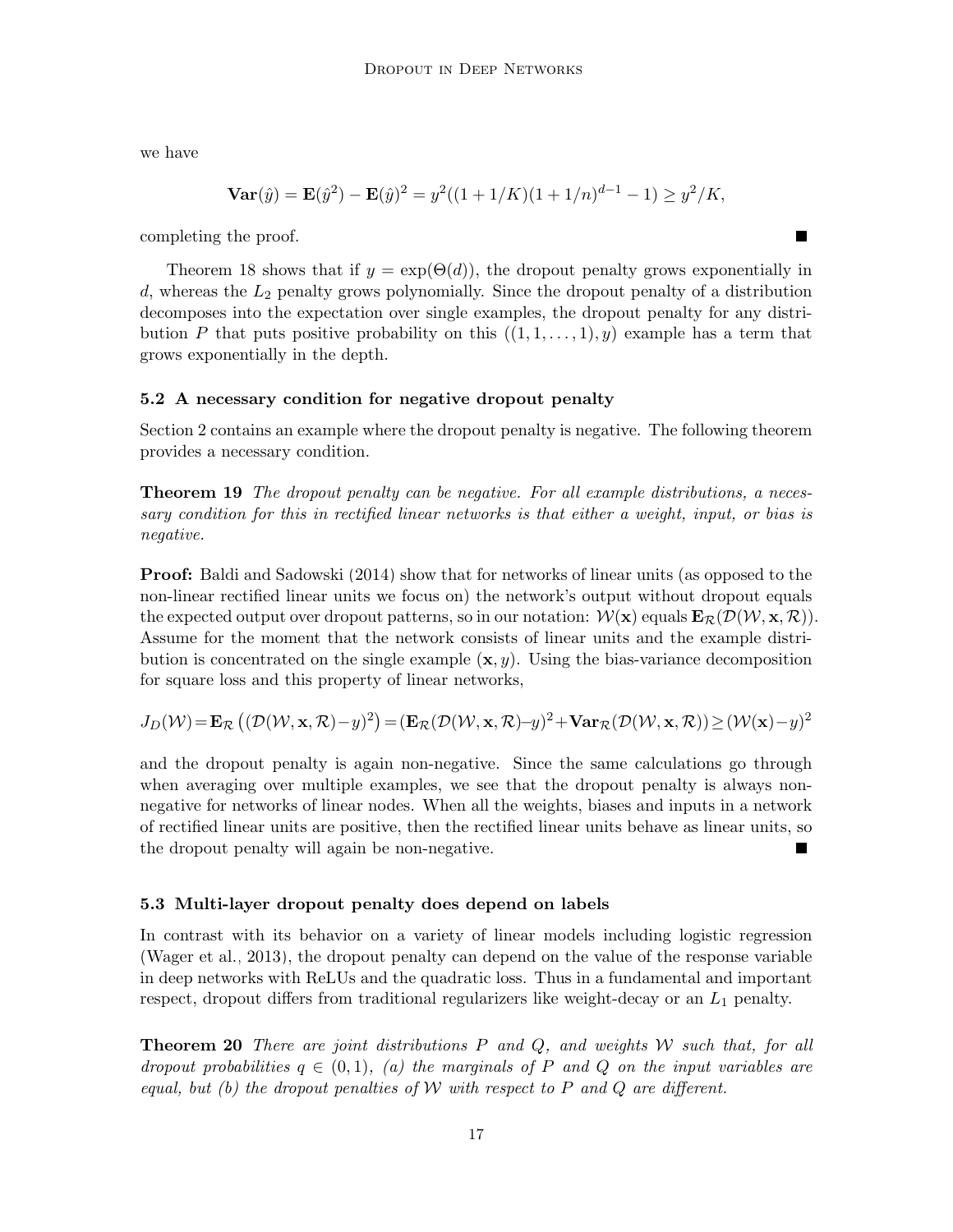We will prove Theorem [20](#page-16-1) by describing a general, somewhat technical, condition that implies that P and Q are witnesses to Theorem [20.](#page-16-1)

For each input x and dropout pattern  $\mathcal{R}$ , let  $\mathcal{H}(\mathcal{W}, \mathbf{x}, \mathcal{R})$  be the values presented to the output node with dropout. As before, let  $\mathbf{w} \in \mathbf{R}^n$  be those weights of W on connections directly into the output node and let b be the bias at the output node. Let  $\underline{\mathbf{r}} \in \{0,1\}^n$ be the indicator variables for whether the various nodes connecting to the output node are kept.

**Proof** (of Theorem [20\)](#page-16-1): Suppose that P is concentrated on a single  $(x, y)$  pair. We will then get  $Q$  by modifying  $y$ .

Let **h** be the values coming into the output node in the non-dropped out network. Therefore the output of the non-dropout network is  $\mathbf{w} \cdot \mathbf{h} + b$  while the output of the network with dropout is  $\mathbf{w} \cdot \mathcal{H}(\mathcal{W}, \mathbf{x}, \mathcal{R}) + b$ . We now examine the dropout penalty, which is the expected dropout loss minus the non-dropout loss. We will use  $\delta$  as a shorthand for  $\mathbf{w} \cdot (\mathcal{H}(\mathcal{W}, \mathbf{x}, \mathcal{R}) - \mathbf{h}).$ 

dropout penalty = E (w · H(W, x, R) + b − y) 2 − (w · h + b − y) 2 = E (w · H(W, x, R) + b − w · h + w · h − y) 2 − (w · h + b − y) 2 = E δ 2 + 2(w · h + b − y)E(δ)

which depends on the label y unless  $\mathbf{E}(\delta) = 0$ .

Typically  $\mathbf{E}(\delta) \neq 0$ . To prove the theorem, consider the case where

- there are two inputs and one hidden layer,
- $x = (1, -2)$ ,
- all weights in the network are 1, and
- all biases are 0.

Without dropout  $\mathbf{h} = (0, 0)$ , but with dropout the hidden nodes are never negative and compute positive values when only the negative input is dropped, so that the expectation of  $\delta$  is positive.

#### <span id="page-17-0"></span>6. Experiments

To complement our theoretical results we performed two sets of experiments. The first set tests the scale dependence of dropout and weight decay, while the the second set examines its promotion of negative weights even when learning monotone functions. The code is accessible at

https://www.dropbox.com/sh/6s2lcfrq17zshmp/AAAQ06uDa4gOAuAnw2MAghEMa?dl=0

### 6.1 Scale (in)sensitivity

The scale dependence simulations were implemented using [Torch.](#page-26-7) Our experiment used the standard architecture with  $K = 5$  inputs, depth  $d = 2$ ,  $n = 5$  hidden nodes. We used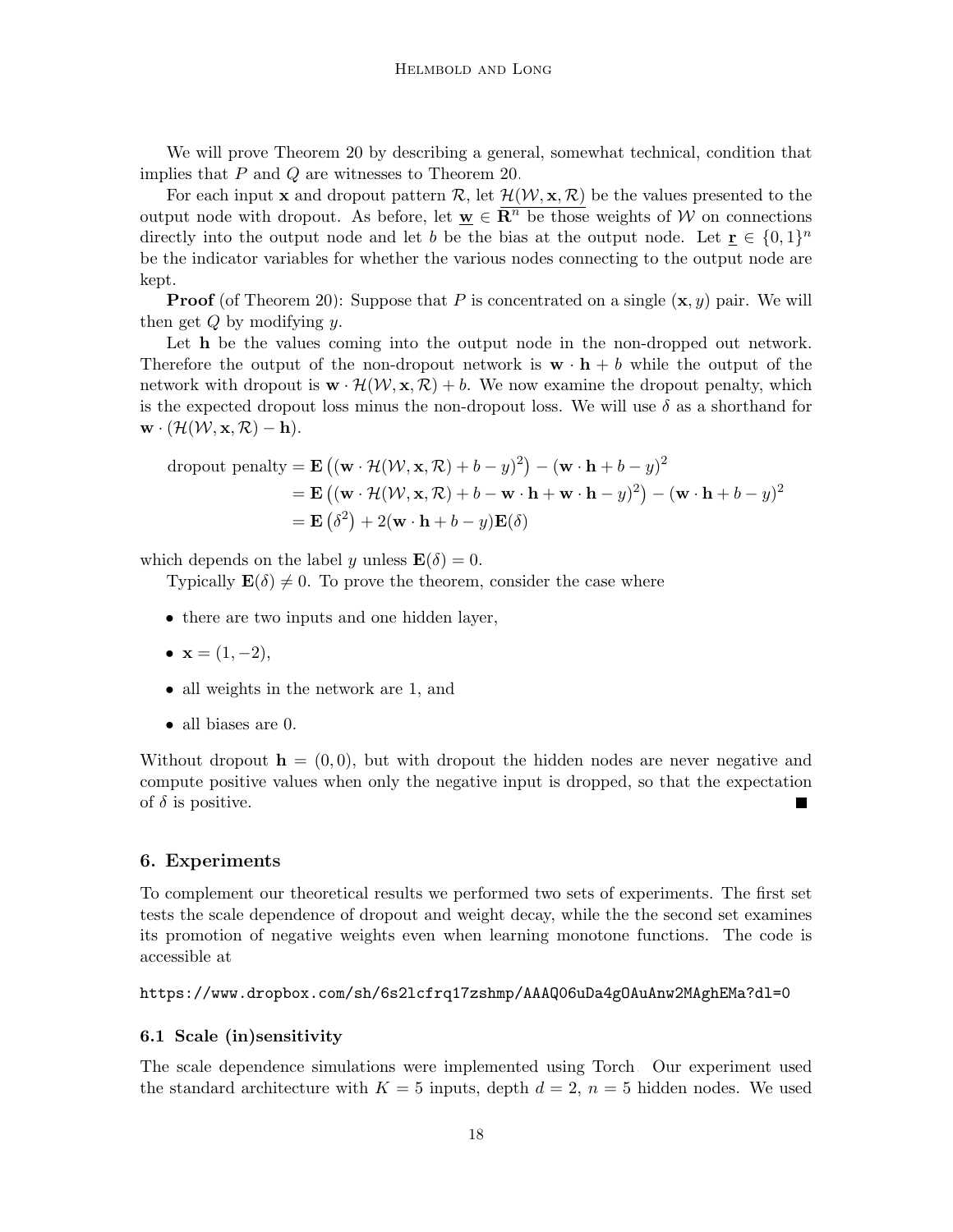

<span id="page-18-0"></span>Figure 2: Training error as a function of the scale of the inputs for Dropout and Weight Decay in the experiment of Section [3.](#page-5-0)

stochastic gradient using the **optim** package for Torch, with learning rate  $\frac{0.01}{1+0.00001t}$  and momentum of 0.5, and a maximum of 100000 iterations.

We performed 10 sets of training runs. In each run:

- Ten training examples were generated uniformly at random from  $[-1, 1]^K$ .
- Target outputs were assigned using  $y = \prod_i \text{sign}(x_i)$ .
- Five training sets  $S_1, ..., S_5$  with ten examples each were obtained by rescaling the inputs by  $\{0.5, 0.75, 1, 1.25, 1.5\}$  and leaving the outputs unchanged.
- The weights of a network  $\mathcal{W}_{\text{init}}$  were initialized using the default initialization from Torch.
- For each  $S_i$ :
	- $W_{\text{init}}$  was cloned three times to produce  $W_D$ ,  $W_2$  and  $W_{\text{none}}$  with identical starting parameters.
	- $W_D$  was trained with dropout probability  $1/2$  and no weight decay.
	- $\mathcal{W}_2$  was trained with weight decay with  $\lambda = 1/2$  and no dropout.
	- $\mathcal{W}_{\text{none}}$  was trained without any regularization.

The average training losses of  $W_D$  and  $W_2$ , over the 10 runs, are shown in Figure [2.](#page-18-0) (The average training loss of  $W_{\text{none}}$  was less than 0.05 at all scales.)

The theoretical insensitivity of dropout to the scale of the inputs described in Theorem [4](#page-5-1) is also seen here, along with the contrast with weight decay analyzed in Theorem [7.](#page-7-1)

The scale of the inputs also affects the dynamics of stochastic gradient descent. With very small inputs, convergence is very slow, and with very large inputs, SGD is unstable. The effects of the scale of the inputs on inductive bias analyzed in this paper are visible at the scales where optimization can be done effectively.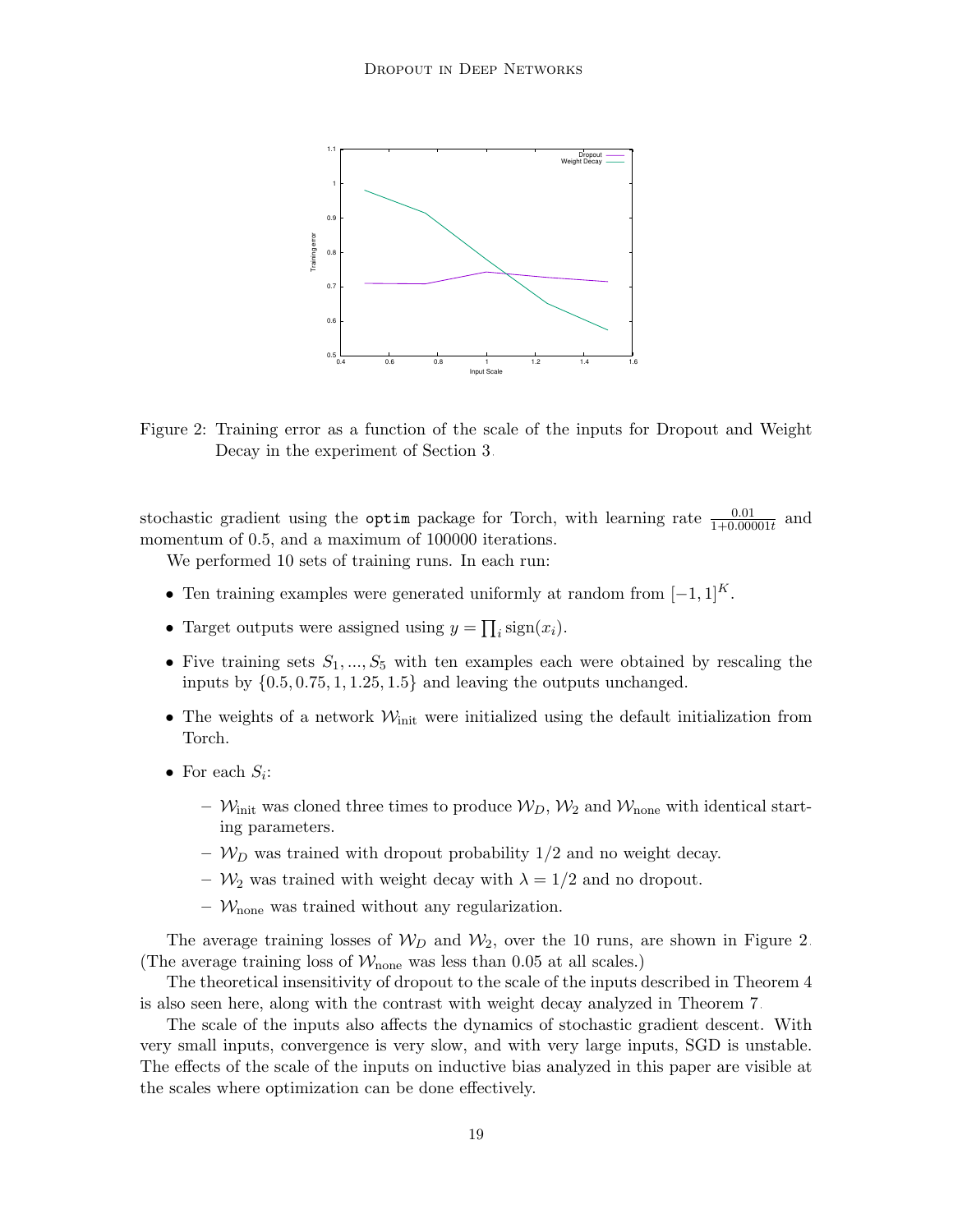| weights      | num | below  | $-1.0$ | $-0.1$      | $-0.001$       |             | 0.001   |     | above   |
|--------------|-----|--------|--------|-------------|----------------|-------------|---------|-----|---------|
| from         | neg | $-1.0$ | to     | to          | to             | tο          | tο      | to  | $1.0\,$ |
|              |     |        | $-0.1$ | $\rm 0.001$ |                | $\rm 0.001$ | $0.1\,$ | 0.1 |         |
| initial wts  | 76  |        |        | 75          |                |             | 166     | 597 |         |
| weight-decay |     |        |        |             | $\overline{ }$ |             | 276     | 556 |         |
| dropout      | 82  |        | 70     | 12          |                |             | 146     | 612 |         |

<span id="page-19-0"></span>Table 1: Summary of weights resulting from noisy "all same" initialization

#### 6.2 Negative Weights

Here we demonstrate dropout's propensity to use negative weights even when the function to be learned is monotonic. These experiments were implemented with Keras on top of TensorFlow and using SGD optimization with a learning rate of 0.005. Weight decay learning used a parameter of 0.05, and dropout training used a dropout rate of 0.5. We used the standard architecture with six inputs, 12 hidden nodes, and one output. The training set consists of six inputs as follows:

| inputs        | label | multiplicity |
|---------------|-------|--------------|
| (0,0,0,0,0,0) |       | $\times 3$   |
| (1,1,0,0,0,0) |       | $\times 1$   |
| (0,0,1,1,0,0) |       | $\times 1$   |
| (0,0,0,0,1,1) |       | $\times$ I   |

A natural network for this data uses all weights set to the same value  $w = \sqrt{1/24}$  (with the biases set to 0). This network computes the correct labels for all of the training inputs. We ran each of dropout and weight-decay for 10,000 epochs from 10 different initial weight settings created by by sampling the weights independently from the uniform distribution over  $[-0.2w, 2.2w]$ . This randomization gives a one-in-twelve chance of changing the weight's sign.

Table [1](#page-19-0) summarizes the initial weights, weights learned by weight-decay, and weights learned by dropout aggregated over the 10 initializations. This table shows that dropout not only (slightly) increases the number of negative weights, but also tends to greatly increase their magnitude. As expected, weight-decay eliminates almost all negative weights, and the few remaining negative weights have very small magnitudes.

We also ran a similar experiment based on the "first-one" gadget construction of Section [4.1.](#page-8-1) The hidden nodes are organized into six groups of two, with each group implementing three first-one gadgets – one for each of the input "pairs". Now the uncorrupted weights into the hidden layer are 0, 1, or  $-1$ , and those at the output node are  $1/6$  so that the network computes the labels in the training set. As before, 10 noisy initial weight settings are chosen by selecting each weight uniformly from  $[-0.2w, 2.2w]$ , where w is the corresponding uncorrupted weight.

Table [2](#page-20-1) summarizes the initial weights, weights learned by weight-decay, and weights learned by dropout aggregated over the 10 initializations. From this initialization, dropout tends to preserve the magnitudes of the negative weights. Although dropout increases the number of small-magnitude negative weights, much of this increase can be explained by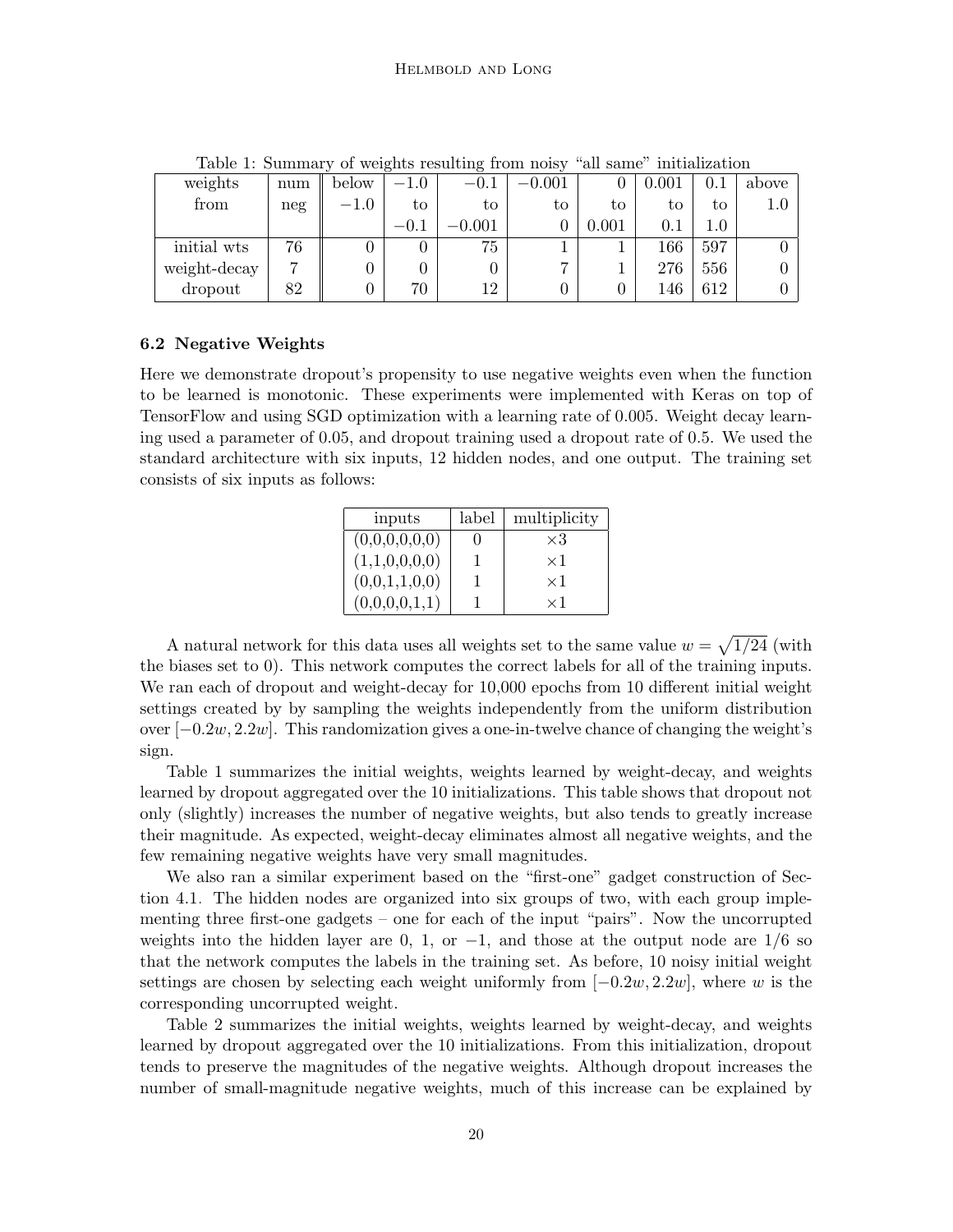| weights      | num | below  | $-1.0\,$ | $-0.1\,$ | $-0.001$ |       | 0.001     | $\rm 0.1$ | above |
|--------------|-----|--------|----------|----------|----------|-------|-----------|-----------|-------|
| from         | neg | $-1.0$ | to       | tο       | to       | tо    | to        | tо        | 1.0   |
|              |     |        | $-0.1$   | 0.001    |          | 0.001 | $\rm 0.1$ | $1.0\,$   |       |
| initial wts  | 204 | 90     | 80       | 34       | 180      |       | 47        | 232       | 176   |
| weight-decay | 111 |        | 0        | 57       | 68       | 68    | 298       | 349       |       |
| dropout      | 303 | 91     | 93       | 119      | b        |       | 168       | 189       | 175   |

<span id="page-20-1"></span>Table 2: Summary of weights resulting from noisy "first-one" initialization

half of the 180 weights initialized to exactly zero becoming negative. Again, weight-decay dramatically decreases both the number of the negative weights and their magnitudes.

### <span id="page-20-0"></span>7. Conclusions

The reasons behind dropout's surprisingly good performance in training deep networks across a variety of applications are somewhat mysterious and there is relatively little existing formal analysis. A variety of explanations have been offered [\(Bachman et al., 2014;](#page-25-8) [Baldi](#page-25-9) [and Sadowski, 2014,](#page-25-9) [2013;](#page-25-7) [Gal and Ghahramani, 2015;](#page-25-10) [Wager et al., 2014\)](#page-27-4), including the possibility that dropout reduces the amount of coadaptation in a network's weights [\(Hinton](#page-26-15) [et al., 2012\)](#page-26-15).

The dropout criterion is an expected loss over dropout patterns, and the variance in the output values over dropout patterns contributes to this expected loss. Therefore dropout may co-adapt weights in order to reduce this (artificial) variance. We prove that this happens even in very simple situations where nothing in the training data justifies negative weights (Theorem [8\)](#page-8-2). This indicates that the relationship between dropout and co-adaption is not a simple one.

The effects of dropout in deep neural networks are rather complicated, and approximations can be misleading since the dropout penalty is very non-convex even in 1-layer networks [\(Helmbold and Long, 2015\)](#page-26-10). In Section [3](#page-5-0) we show that dropout does enjoy several scale-invariance properties that are not shared by weight-decay. A perhaps surprising consequence of these invariances is that there are never isolated local minima when learning a deep network with dropout. Further exploration of these scale invariance properties is warranted to see if they are a contributor to dropout's empirical success or can be exploited to facilitate training. While contrasting dropout to weight-decay in simple situations, we found that a degenerate all-zero network results (Theorem [7\)](#page-7-1) when the  $L_2$  regularization parameter is above a threshold. This is in dramatic contrast to our previous intuition from the 1-layer case.

In [\(Wager et al., 2013\)](#page-27-2), dropout was viewed as a regularization method, adding a data dependent penalty to the empirical loss of (presumably) undesirable solutions. Section [5](#page-15-0) shows that, unlike the generalized linear models case analyzed there, the dropout penalty in deeper networks can be negative and depends on the labels in the training data, and thus behaves unlike most regularizers. On the other hand, the dropout penalty can grow exponentially in the depth of the network, and thus may better reflect the complexity of the underlying model space than  $L_2$  regularization.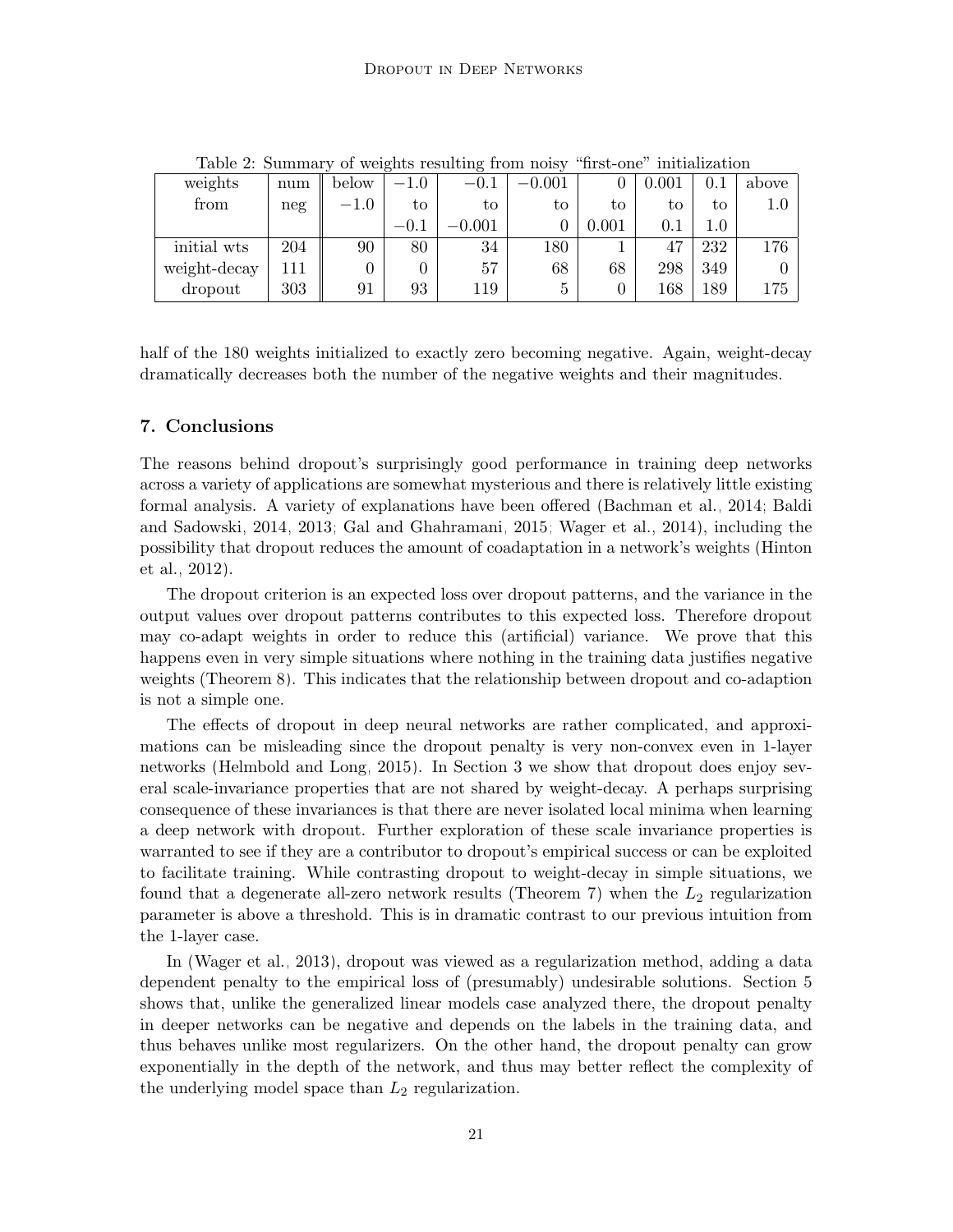This paper uncovers a number of dropout's interesting fundamental properties using formal analysis of simple cases. However, the effects of using dropout training in deep networks are subtle and complex, and we hope that this paper lays a foundation to promote further formal analysis of dropout's properties and behavior.

# Acknowledgments

We are very grateful to Peter Bartlett, Seshadhri Comandur, and anonymous reviewers for valuable communications.

| Notation                                            | Meaning                                                                                         |
|-----------------------------------------------------|-------------------------------------------------------------------------------------------------|
| $\mathbb{1}_{\text{set}}$                           | indicator function for "set"                                                                    |
| $(\mathbf{x}, y)$                                   | an example with feature vector $\bf{x}$ and label $y$                                           |
| $\sigma(\cdot)$                                     | the rectified linear unit computing $\max(0, \cdot)$                                            |
| $\mathcal W$                                        | an arbitrary weight setting for the network                                                     |
| w, v                                                | specific weights, often subscripted                                                             |
| $\mathcal{W}(\mathbf{x})$                           | the output value produced by weight setting $W$ on input $x$                                    |
| $\boldsymbol{P}$                                    | an arrelatively source distribution over $(\mathbf{x}, y)$ pairs                                |
| $P_{\mathbf{x},y}$                                  | the source distribution concentrated on the single example $(\mathbf{x}, y)$                    |
| $R_P(\mathcal{W})$                                  | the risk (expected square loss) of $W$ under source $P$                                         |
| q, p                                                | probabilities that a node is dropped out $(q)$ or kept $(p)$ by the dropout process             |
| $\mathcal{R}$                                       | a dropout pattern, indicates the kept nodes                                                     |
| r, s                                                | dropout patterns on subsets of the nodes                                                        |
| $\mathcal{D}(\mathcal{W}, \mathbf{x}, \mathcal{R})$ | Output of dropout with network weights $W$ , input <b>x</b> , and dropout pattern $\mathcal{R}$ |
| $J_D(\mathcal{W})$                                  | the dropout criterion                                                                           |
| $J_2(\mathcal{W})$                                  | the $L_2$ criterion                                                                             |
| $\lambda$                                           | the $L_2$ regularization strength parameter                                                     |
| $\mathcal{W}_D$                                     | an optimizer of the dropout criterion                                                           |
| $\mathcal{W}_{L_2}$                                 | an optimizer of the $L_2$ criterion                                                             |
| n, d                                                | the network width and depth                                                                     |
| $\cal K$                                            | the number of input nodes                                                                       |

# Appendix A. Table of Notation

# Appendix B. Proof of Theorem [7](#page-7-1)

Here we prove Theorem [7,](#page-7-1) showing that the weight-decay aversion depends on the values of the inputs and the number of input nodes  $K$ . Furthermore, unlike the single-layer case, the  $L_2$  regularization strength has a threshold where the minimizer of the  $L_2$  criterion degenerates to the all-zero network.

We will focus on the standard architecture with depth  $d = 2$ . Recall that we are analyzing the distribution  $P_{(\mathbf{x},1)}$  that assigns probability  $1/2$  to  $(\mathbf{x},1)$  and probability  $1/2$ to  $(0, 0)$ .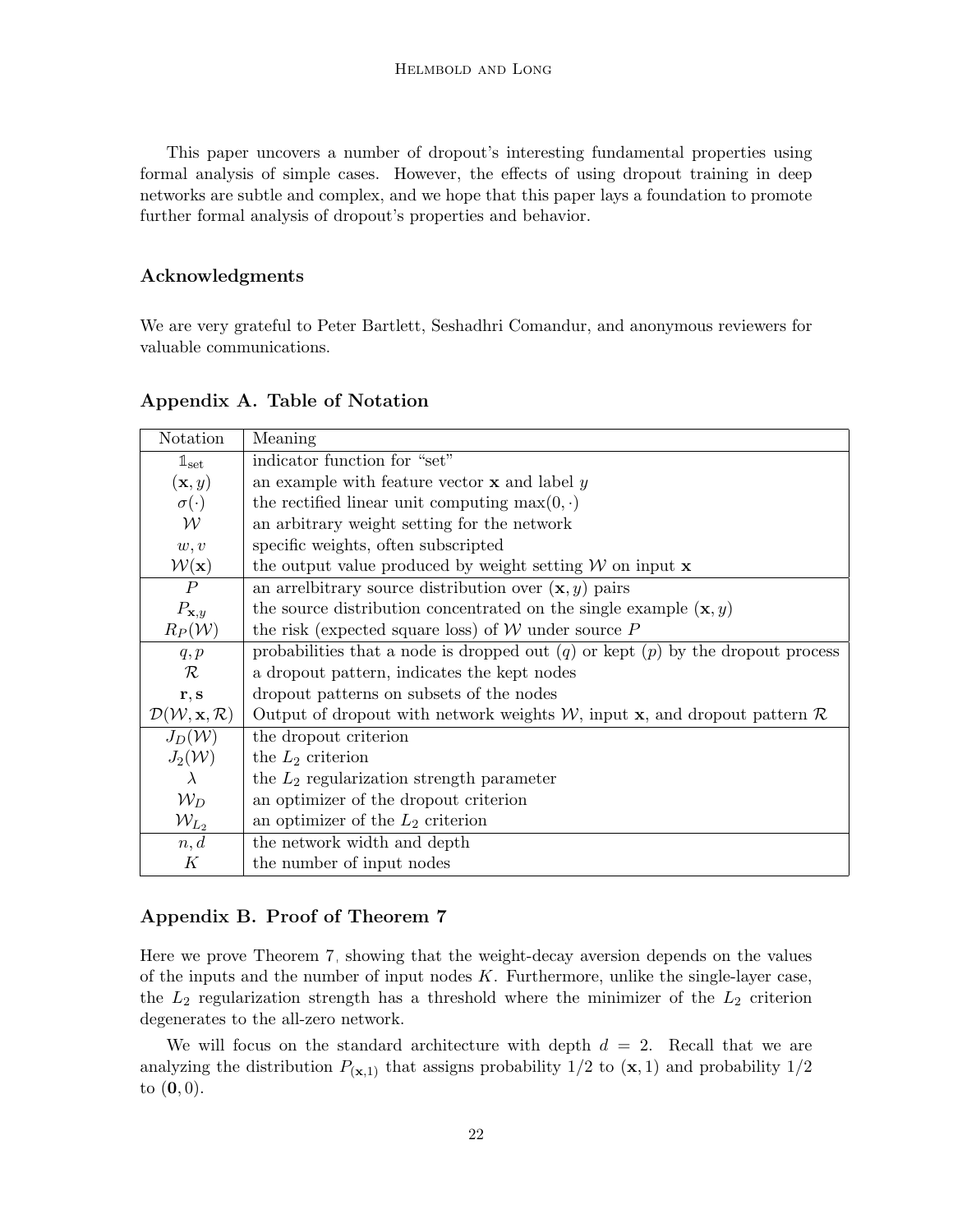Also, recall that, for  $P_{(\mathbf{x},1)}$ , the weight-decay aversion is the maximum risk incurred by a minimizer of  $J_2$ .

The proof of Theorem [7](#page-7-1) involves a series of lemmas, in which we show that there is a minimizer of  $J_2$  of a special form, and then relate any hidden node's effect on the output to the regularization penalty on the weights in and out of that node. This will allow us to treat optimizing the  $L_2$  criterion as a one-dimensional problem, whose solution yields the theorem.

For some minimizer  $W_{L_2}$  of  $J_2$ , let  $\mathbf{v}_j^*$  denote the vector of weights into hidden node j and  $w_j^*$  denote the weight from j to the output node. Let  $a_j^*$  be the bias for hidden node j and let  $\underline{b^*}$  be the bias for the output node. Let  $h_j$  be the function computed by hidden node j.

**Lemma 21** We may assume without loss of generality that for each hidden node j, there is an input  $\tilde{\mathbf{x}} \in \{0, \mathbf{x}\}\$  such that  $h_j(\tilde{\mathbf{x}}) = 0$ .

**Proof:** Suppose neither of  $h_j(0)$  or  $h_j(\mathbf{x})$  was 0. If  $w_j^* = 0$ , then replacing both with 0 does not affect the output of  $W_{L_2}$ , and does not increase the penalty. If  $w_j^* \neq 0$ , then subtracting  $\min\{h_j(\mathbf{0}),h_j(\mathbf{x})\}\text{ from }a_j^* \text{ and adding }w_j^*\cdot \min\{h_j(\mathbf{0}),h_j(\mathbf{x})\}\text{ to }b\text{ does not affect the output }% \mathcal{C}=\{h_j(\mathbf{0}),h_j(\mathbf{x})\}$ of  $W_{L_2}$  or the penalty, but, after this transformation,  $\min\{h_j(\mathbf{0}), h_j(\mathbf{x})\} = 0$ . 

<span id="page-22-0"></span>**Lemma 22** We may assume without loss of generality that for each hidden node  $j$ , we have  $|\mathbf{v}_j^*\cdot\mathbf{x}| = \max\{h_j(\mathbf{0}), h_j(\mathbf{x})\}.$ 

**Proof:** If  $h_j(\mathbf{x}) \ge h_j(\mathbf{0}) = 0$ , then bias  $a_j^* = 0$ , and  $h_j(\mathbf{x}) = \mathbf{v}_j^* \cdot \mathbf{x}$ .

If  $h_j(0) > h_j(\mathbf{x}) = 0$ . Then,  $a_j^* > 0$ , and  $\mathbf{v}_j^* \cdot \mathbf{x} \le -a_j^*$ . If needed, the magnitude of  $\mathbf{v}_j^*$ can be decreased to make  $\mathbf{v}_j^* \cdot \mathbf{x} = -a_j^*$ . This decrease does not affect  $\mathcal{W}_{L_2}(\mathbf{x})$  or  $\mathcal{W}_{L_2}(\mathbf{0})$ , and can only reduce the  $L_2$  penalty.

<span id="page-22-1"></span>**Lemma 23** We may assume without loss of generality that for each hidden node j, we have  $h_j (0) = 0.$ 

**Proof:** Suppose  $h_j(0) > 0$ . Let z be this old value of  $h_j(0)$ . Then  $h_j(\mathbf{x}) = 0$  and  $z = h_j(0) = -\mathbf{v}_j^* \cdot \mathbf{x}$ . If we negate  $\mathbf{v}^*$  and set  $a_j = 0$ , then Lemma [22](#page-22-0) implies that we swap the values of  $h_j(\mathbf{x})$  and  $h_j(\mathbf{0})$ .

Then, by adding  $zw_j^*$  to  $b^*$  and negating  $w_j^*$ , we correct for this swap at the output node and do not affect the function computed by  $W_{L_2}$  or the penalty.

Note that Lemma [23](#page-22-1) implies that, without loss of generality,  $a_1^* = ... = a_K^* = 0$ . We continue with that assumption.

<span id="page-22-2"></span>**Lemma 24** For all  $j, v_j^* \cdot x \ge 0$ .

**Proof:** Since  $a_j^* = 0$ , if  $v_j^* \cdot x < 0$ , we could make  $W_{L_2}$  compute the same function with a smaller penalty by replacing  $v_j^*$  with 0.

Lemma [24](#page-22-2) implies that the optimal  $W_{L_2}$  computes the linear function:

$$
\mathcal{W}_{L_2}(\tilde{\mathbf{x}}) = (\mathbf{w}^*)^T V^* \tilde{\mathbf{x}} + b^*,
$$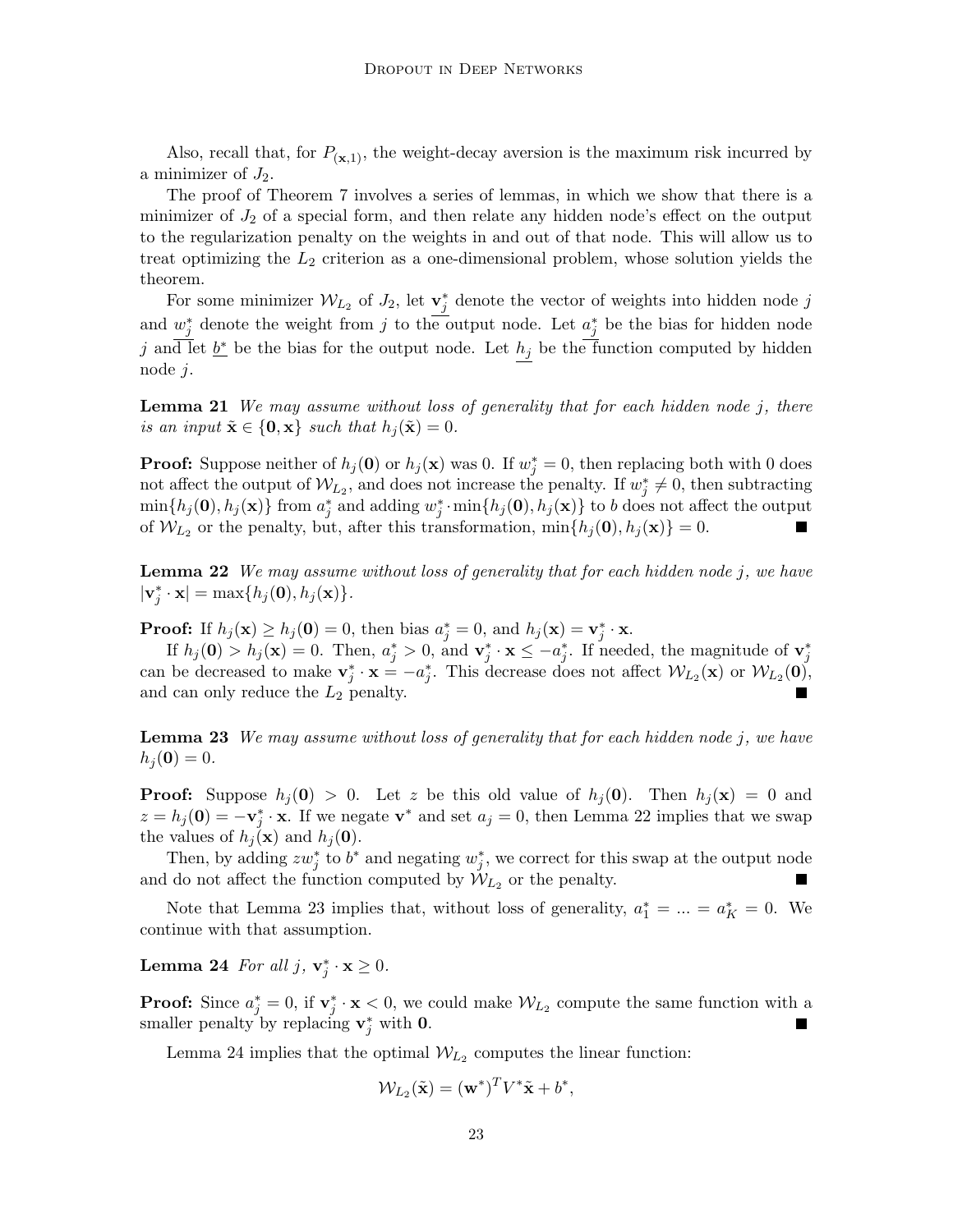when  $\tilde{\mathbf{x}}$  is a non-negative multiple of **x**. Later we will call  $(\mathbf{w}^*)^T V^* \tilde{\mathbf{x}}$  the <u>activation</u> at the output node.

<span id="page-23-4"></span>Lemma 25  $b^* = \frac{1-(w^*)^T V^* \mathbf{x}}{2}$  $\frac{1 - V \cdot x}{2}$ 

**Proof:** Minimize  $J_2$  (wrt distribution  $P_{(\mathbf{x},1)}$ ) as a function of b using Calculus.

Now, for  $\tilde{\mathbf{x}}$  a non-negative multiple of  $\mathbf{x}$ ,

<span id="page-23-1"></span><span id="page-23-0"></span>
$$
\mathcal{W}_{L_2}(\tilde{\mathbf{x}}) = \frac{1}{2} + (\mathbf{w}^*)^T V^* (\tilde{\mathbf{x}} - \mathbf{x}/2)
$$
\n(6)

which immediately implies

$$
\mathcal{W}_{L_2}(\mathbf{0}) = 1 - \mathcal{W}_{L_2}(\mathbf{x}).\tag{7}
$$

П

**Lemma 26** Each  $\mathbf{v}_j^*$  is a (positive) rescaling of  $\mathbf{x}$ .

**Proof:** Projecting  $\mathbf{v}_j^*$  onto the span of **x** does not affect  $h_j$ , and cannot increase the penalty.

<span id="page-23-2"></span> ${\rm Lemma~}$  27  $\,{\cal W}_{L_2}({\bf x})\le 1.$ 

**Proof:** By [\(7\)](#page-23-0), if  $W_{L_2}(\mathbf{x}) > 1$  then  $W_{L_2}(\mathbf{0}) < 0$  and the loss and the penalty would both be reduced by scaling down  $\mathbf{w}^*$ .

<span id="page-23-3"></span>**Lemma 28**  $W_{L_2}$  maximizes  $W(x)$  over those weight vectors W that have the same penalty as  $W_{L_2}$  and compute a function of the form  $W(\tilde{x}) = \frac{1}{2} + (\mathbf{w})^T V(\tilde{\mathbf{x}} - \mathbf{x}/2)$  (that is, Equation [6\)](#page-23-1).

**Proof:** Let  $W$  maximize  $W(x)$  over the networks considered. If  $W_{L_2}(x) < W(x) \le 1$ , then W would have the same penalty as  $W_{L_2}$  but smaller error, contradicting the optimality of  $\mathcal{W}_{L_2}.$ 

If  $W(\mathbf{x}) > 1$ , then the network  $\widetilde{W}$  obtained by scaling down the weights in the output layer so that  $W(\mathbf{x}) = 1$  has a smaller penalty than  $W_{L_2}$  and smaller error, again contradicting  $W_{L_2}$ 's optimality.

Informally, Lemmas [27](#page-23-2) and [28](#page-23-3) engender a view of the learner straining against the yolk of the  $L_2$  penalty to produce a large enough output on  $x$ . This motivates us to ask how large  $\mathcal{W}(\mathbf{x})$  can be, for a given value of  $||\mathcal{W}||_2^2$  (recall that Lemma [24](#page-22-2) allows us to assume that the biases at the hidden nodes are all 0).

**Definition 29** For each hidden node j, let  $\alpha_j$  be the constant such  $\mathbf{v}_j^* = \alpha_j \mathbf{x}$ , so that  $h_j(\mathbf{x}) = \alpha_j \mathbf{x} \cdot \mathbf{x}.$ 

Recall that the *activation* at the output node on input  $\bf{x}$  is the weighted sum of the hidden-node outputs,  $(\mathbf{w}^*)^T V^* \mathbf{x}$ .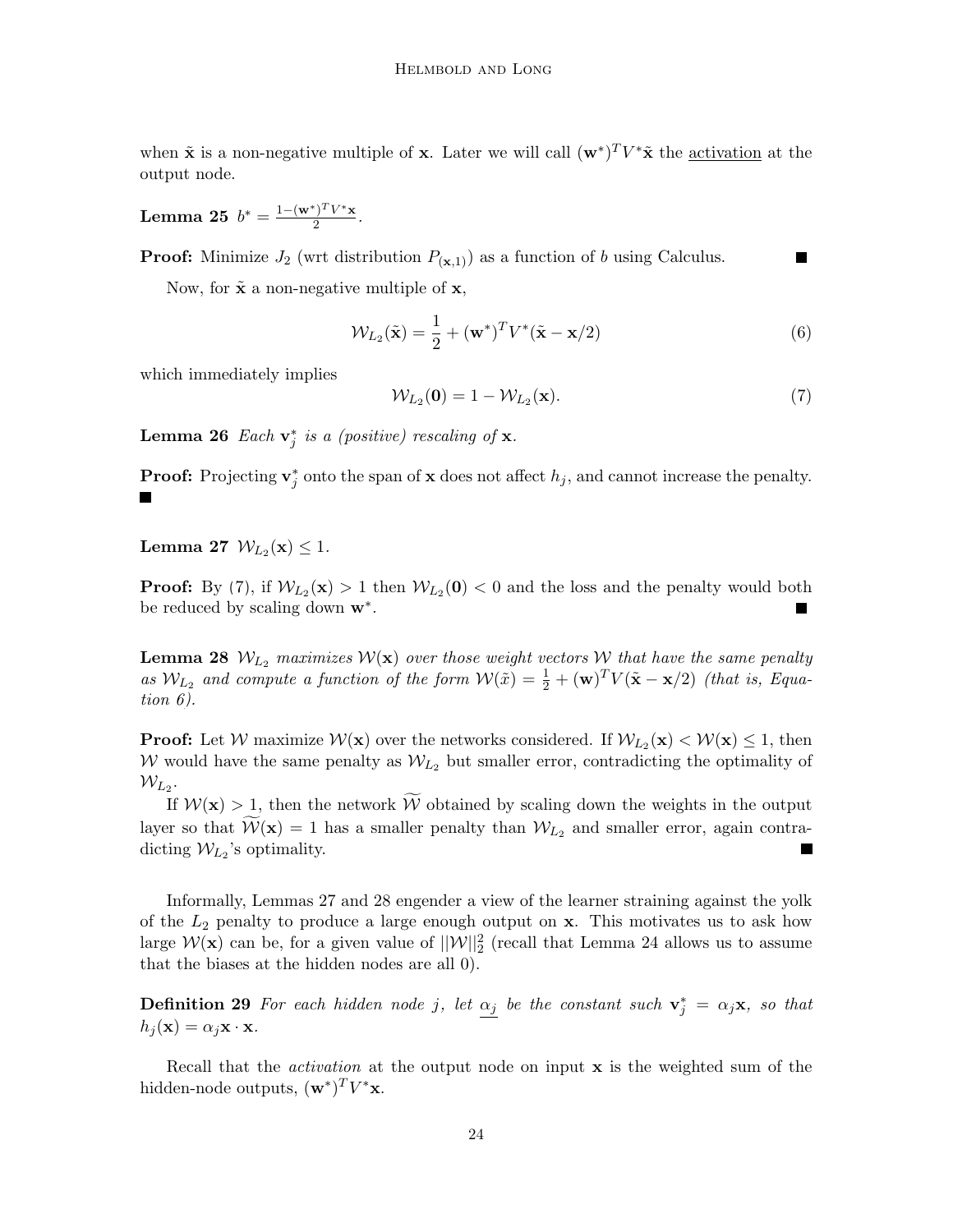**Definition 30** The contribution to the activation at the output due to hidden node j is  $w_j^*h_j(\mathbf{x}) = w_j^* \alpha_j \mathbf{x} \cdot \mathbf{x} \text{ and the contribution to the $L_2$ penalty from these weights is } \frac{\lambda}{2}\left((w_j^*)^2 + \alpha_j^2 \mathbf{x} \cdot \mathbf{x}\right).$ 

We now bound the contribution to the activation in terms of the contribution to the  $L_2$  penalty. Note that as the  $L_2$  "budget" increases, so does the the maximum possible contribution to the output node's activation.

<span id="page-24-0"></span>**Lemma 31** If B is hidden node j's weight-decay contribution,  $(w_j^*)^2 + \alpha_j^2 \mathbf{x} \cdot \mathbf{x}$ , then hidden node j's contribution to the output node's activation is maximized when  $w_j^* = \sqrt{\frac{B}{2}}$  $rac{B}{2}$  and  $\alpha_j = \sqrt{\frac{B}{2\mathbf{x}\cdot\mathbf{x}}},$  where it achieves the value B  $\sqrt{\mathbf{x} \cdot \mathbf{x}}/2$ 

**Proof:** Since  $\alpha_j^2 \mathbf{x} \cdot \mathbf{x} + (w_j^*)^2 = B$ , we have  $w_j^* = \sqrt{B - \alpha_j^2 \mathbf{x} \cdot \mathbf{x}}$ , so the contribution to the activation can be re-written as  $\alpha_j \mathbf{x} \cdot \mathbf{x} \sqrt{B - \alpha_j^2 \mathbf{x} \cdot \mathbf{x}}$ . Taking the derivative with respect to  $\alpha_j$ , and solving, we get  $\alpha_j = \pm \sqrt{\frac{B}{2 \mathbf{x} \cdot \mathbf{x}}}$  and we want the positive solution (otherwise the node outputs 0). When  $\alpha_j = \sqrt{\frac{B}{2x \cdot x}}$  we have  $w_j^* = \sqrt{\frac{B}{2}}$  $\frac{B}{2}$  and thus the node's maximum contribution to the activation is

$$
\sqrt{\frac{B}{2}}\sqrt{\frac{B}{2\mathbf{x}\cdot\mathbf{x}}}\left(\mathbf{x}\cdot\mathbf{x}\right)=\frac{B\sqrt{\mathbf{x}\cdot\mathbf{x}}}{2}.
$$

<span id="page-24-2"></span>ш

<span id="page-24-1"></span>**Lemma 32** The minimum sum-squared weights for a network  $W$  (without biases at the hidden nodes) that has an activation A at the output node on input x is  $\frac{2A}{\sqrt{2A}}$  $\frac{2A}{\mathbf{x}\cdot\mathbf{x}}$ .

Proof: When maximized, the contribution of each hidden node to the activation at the **From:** when maximized, the contribution of each model node to the activation at the output is  $\sqrt{x} \cdot \bar{x}/2$  times the hidden node's contribution to the sum of squared-weights. Since each weight in  $W$  is used in exactly one hidden node's contribution to the output node's activation, this completes the proof.  $\blacksquare$ 

Note that this bound is independent of  $n$ , the number of hidden units, but does depend on the input x.

**Proof (of Theorem [7\)](#page-7-1):** Let  $A \geq 0$  be the activation at the output node for  $W_{L_2}$  on input **x**. From Lemma [25](#page-23-4) we get that  $b^* = \frac{1-A}{2}$  $\frac{-A}{2}$ . Combining Lemmas [27](#page-23-2), [28](#page-23-3) and [32,](#page-24-1) we can re-write the  $J_2$  criterion for  $W_{L_2}$  and distribution  $P_{(\mathbf{x},1)}$  in terms of A as follows.

$$
J_2(\mathcal{W}_{L_2}) = \frac{1}{2} (b^* - 0)^2 + \frac{1}{2} (\mathcal{W}_{L_2}(\mathbf{x}) - 1)^2 + \frac{\lambda}{2} ||\mathcal{W}||_2^2
$$
  
=  $\frac{1}{2} \left( \left( \frac{1 - A}{2} \right)^2 + \left( \frac{1 + A}{2} - 1 \right)^2 + \lambda \frac{2A}{\sqrt{\mathbf{x} \cdot \mathbf{x}}} \right).$  (8)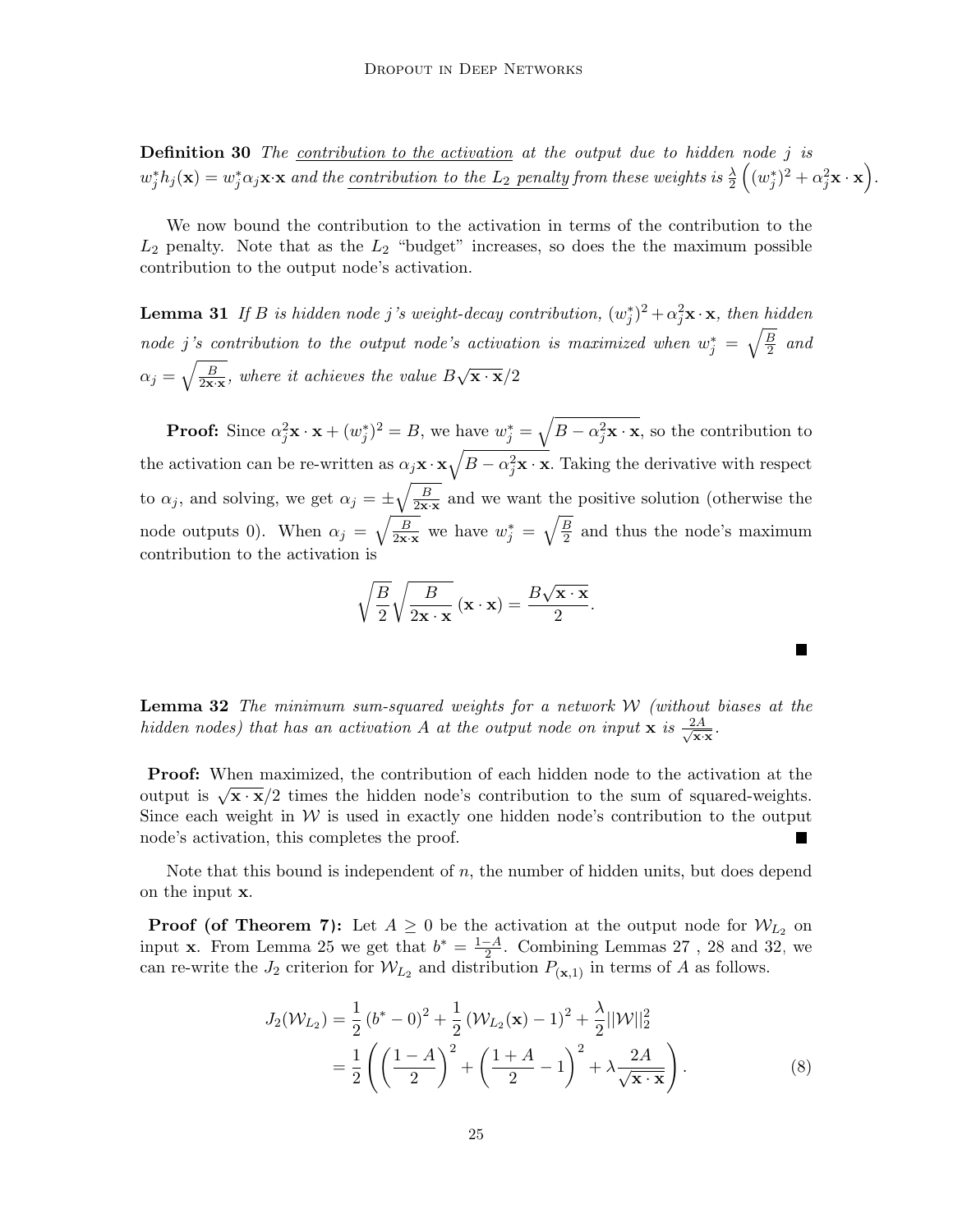Differentiating with respect to  $A$ , we see that the criterion is minimized when

$$
A = 1 - \frac{2\lambda}{\sqrt{\mathbf{x} \cdot \mathbf{x}}} \qquad \text{when } \frac{2\lambda}{\sqrt{\mathbf{x} \cdot \mathbf{x}}} \le 1
$$

$$
A = 0 \qquad \text{when } \frac{2\lambda}{\sqrt{\mathbf{x} \cdot \mathbf{x}}} > 1
$$

since we assumed  $A \geq 0$ ; when  $A = 0$  then  $W_{L_2}$  has all zero weights with a bias of  $1/2$  at the output.

The risk part of [\(8\)](#page-24-2) simplifies to

$$
\frac{(1-A)^2}{4} = \frac{\lambda^2}{\mathbf{x} \cdot \mathbf{x}},
$$

so the overall the risk of  $W_{L_2}$ , which minimizes  $J_2$ , is min  $\left\{\frac{1}{4}\right\}$  $\frac{1}{4}, \frac{\lambda^2}{\mathbf{x} \cdot \mathbf{z}}$  $\mathbf{x} \cdot \mathbf{x}$  $\big\}$ .

# References

- <span id="page-25-8"></span>P. Bachman, O. Alsharif, and D. Precup. Learning with pseudo-ensembles. NIPS, 2014.
- <span id="page-25-9"></span>P. Baldi and P. Sadowski. The dropout learning algorithm. Artificial intelligence, 210: 78–122, 2014.
- <span id="page-25-7"></span>Pierre Baldi and Peter J Sadowski. Understanding dropout. In Advances in Neural Information Processing Systems, pages 2814–2822, 2013.
- <span id="page-25-6"></span>P. L. Bartlett, M. I. Jordan, and J. D. McAuliffe. Convexity, classification, and risk bounds. Journal of the American Statistical Association, 101(473):138–156, 2006.
- <span id="page-25-5"></span>L. Breiman. Some infinity theory for predictor ensembles. Annals of Statistics, 32(1):1–11, 2004.
- <span id="page-25-4"></span>Caffe. Caffe, 2016. http://caffe.berkeleyvision.edu.
- <span id="page-25-3"></span>Danqi Chen and Christopher D Manning. A fast and accurate dependency parser using neural networks. In EMNLP, pages 740–750, 2014.
- <span id="page-25-0"></span>G. E. Dahl. Deep learning how I did it: Merck 1st place interview, 2012. http://blog.kaggle.com.
- <span id="page-25-2"></span>G. E. Dahl, T. N. Sainath, and G. E. Hinton. Improving deep neural networks for LVCSR using rectified linear units and dropout. ICASSP, 2013.
- <span id="page-25-1"></span>L. Deng, J. Li, J. Huang, K. Yao, D. Yu, F. Seide, M. L. Seltzer, G. Zweig, X. He, J. Williams, Y. Gong, and A. Acero. Recent advances in deep learning for speech research at microsoft. ICASSP, 2013.
- <span id="page-25-10"></span>Yarin Gal and Zoubin Ghahramani. Dropout as a Bayesian approximation: Representing model uncertainty in deep learning. arXiv:1506.02142, 2015.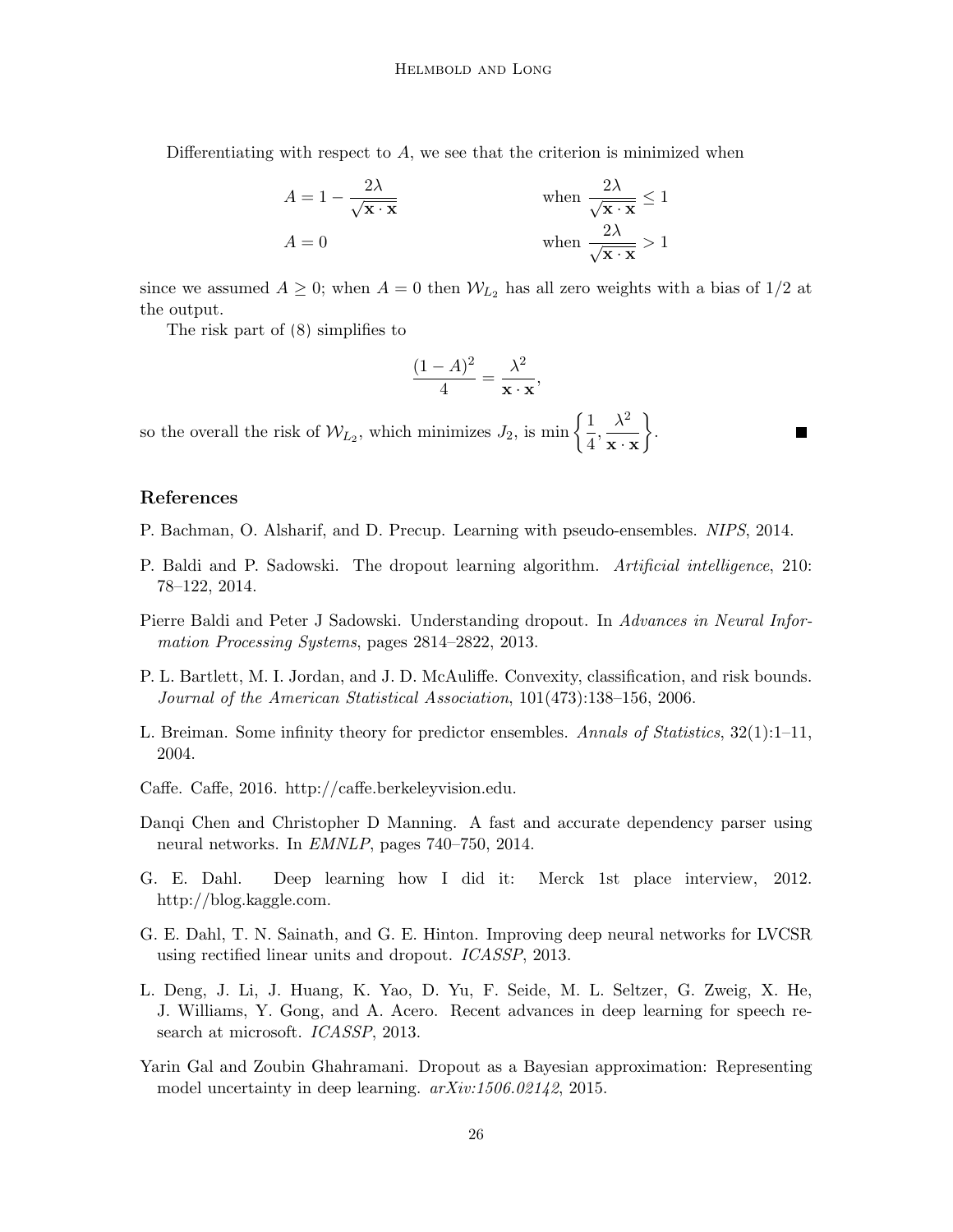- <span id="page-26-9"></span>Yarin Gal and Zoubin Ghahramani. A theoretically grounded application of dropout in recurrent neural networks. In Advances in Neural Information Processing Systems, pages 1019–1027, 2016.
- <span id="page-26-8"></span>Ian J. Goodfellow, David Warde-Farley, Mehdi Mirza, Aaron C. Courville, and Yoshua Bengio. Maxout networks. In ICML, pages 1319–1327, 2013.
- <span id="page-26-5"></span>Mohammad Havaei, Axel Davy, David Warde-Farley, Antoine Biard, Aaron Courville, Yoshua Bengio, Chris Pal, Pierre-Marc Jodoin, and Hugo Larochelle. Brain tumor segmentation with deep neural networks. Medical image analysis, 35:18–31, 2017.
- <span id="page-26-3"></span>Kaiming He, Xiangyu Zhang, Shaoqing Ren, and Jian Sun. Delving deep into rectifiers: Surpassing human-level performance on imagenet classification. In ICCV, pages 1026– 1034, 2015.
- <span id="page-26-10"></span>D. P. Helmbold and P. M. Long. On the inductive bias of dropout. JMLR, 16:3403–3454, 2015.
- <span id="page-26-0"></span>G. E. Hinton. Dropout: a simple and effective way to improve neural networks, 2012. videolectures.net.
- <span id="page-26-15"></span>G. E. Hinton, N. Srivastava, A. Krizhevsky, I. Sutskever, and R. R. Salakhutdinov. Improving neural networks by preventing co-adaptation of feature detectors, 2012. Arxiv, arXiv:1207.0580v1.
- <span id="page-26-1"></span>Nal Kalchbrenner, Edward Grefenstette, and Phil Blunsom. A convolutional neural network for modelling sentences. In ACL, pages 655–665, 2014.
- <span id="page-26-14"></span>P. M. Long and R. A. Servedio. Random classification noise defeats all convex potential boosters. Machine Learning, 78(3):287–304, 2010.
- <span id="page-26-13"></span>Vinod Nair and Geoffrey E Hinton. Rectified linear units improve restricted boltzmann machines. In *ICML*, pages 807–814, 2010.
- <span id="page-26-12"></span>Behnam Neyshabur, Ryota Tomioka, and Nathan Srebro. Norm-based capacity control in neural networks. In COLT, pages 1376–1401, 2015.
- <span id="page-26-2"></span>Jürgen Schmidhuber. Deep learning in neural networks: An overview. Neural Networks, 61:85–117, 2015.
- <span id="page-26-11"></span>N. Srivastava, G. Hinton, A. Krizhevsky, I. Sutskever, and R. Salakhutdinov. Dropout: A simple way to prevent neural networks from overfitting. JMLR, 15:1929–1958, 2014.
- <span id="page-26-4"></span>Christian Szegedy, Wei Liu, Yangqing Jia, Pierre Sermanet, Scott Reed, Dragomir Anguelov, Dumitru Erhan, Vincent Vanhoucke, and Andrew Rabinovich. Going deeper with convolutions. CVPR, 2015.
- <span id="page-26-6"></span>TensorFlow. Tensorflow, 2016. https://www.tensorflow.org.
- <span id="page-26-7"></span>Torch. Torch, 2016. http://torch.ch.